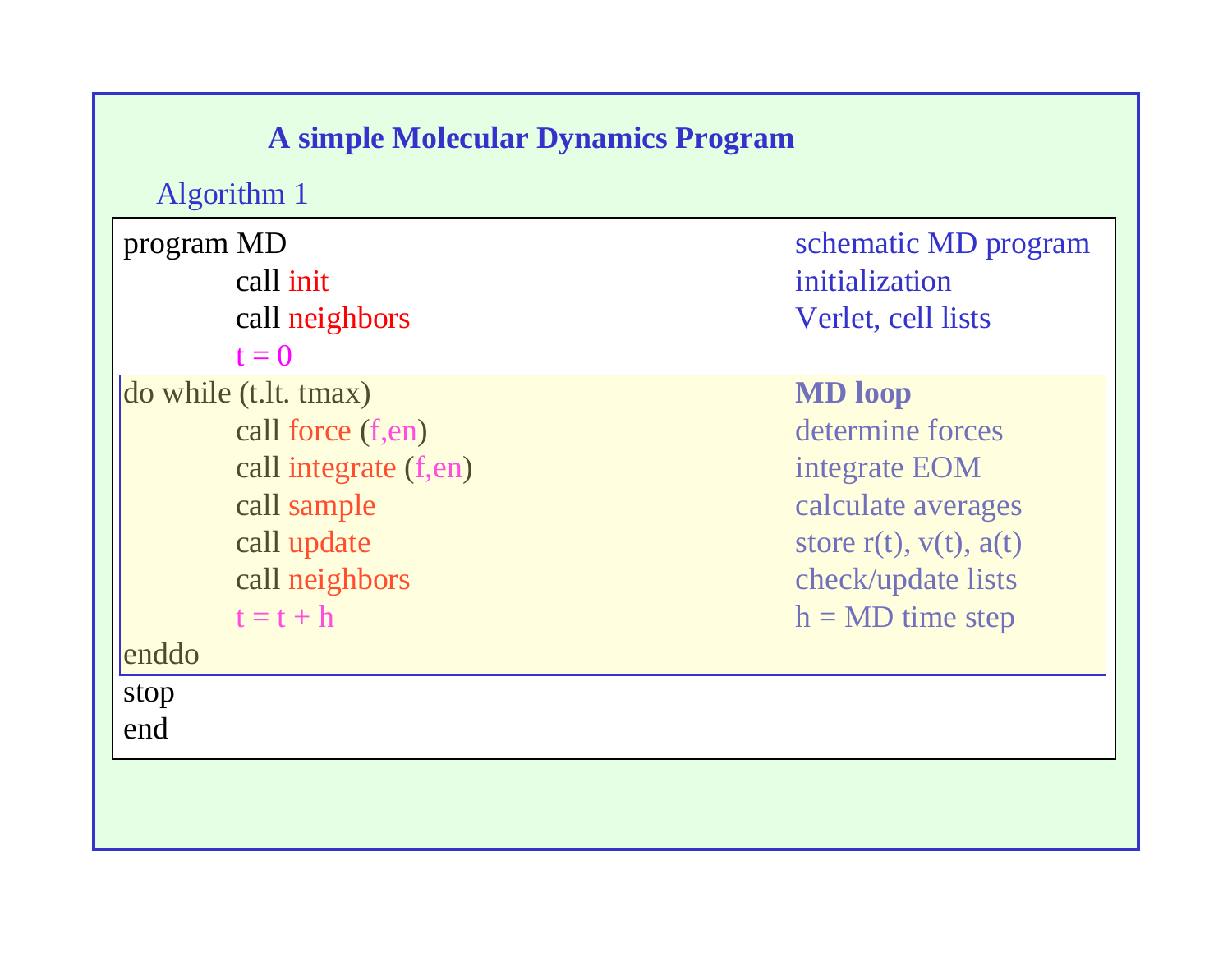| subroutine init<br><b>MD</b> initialization                          |  |
|----------------------------------------------------------------------|--|
|                                                                      |  |
| <b>Zero all velocities</b><br>$sumv = 0$                             |  |
| $sumv2 = 0$<br><b>Zero kinetic energy</b>                            |  |
| $\text{do } i = 1$ , npart                                           |  |
| place particles in lattice positions<br>$x(i) = lattice_{pos}(i)$    |  |
| $v(i) = (ranf() - 0.5)$<br>give random velocities                    |  |
| $sumv = sumv + v(i)$<br>center of mass velocity                      |  |
| $sumv2 = sumv2 + v(i)*2$<br>kinetic energy                           |  |
| enddo                                                                |  |
| center of mass velocity<br>$sumv = sumv / npart$                     |  |
| $sumv2 = sumv2 / npart$<br>mean squared velocity                     |  |
| scale factor for velocities<br>$scalef = sqrt(3*temp / sumv2)$       |  |
| set desired kinetic energy and<br>$\overline{d}$ do i = 1, npart     |  |
| set velocity center of mass to zero<br>$v(i) = (v(i) - sumv)*scalef$ |  |
| position previous time step<br>$x m(i) = x(i) - v(i)*h$              |  |
| enddo                                                                |  |
| return                                                               |  |
| end                                                                  |  |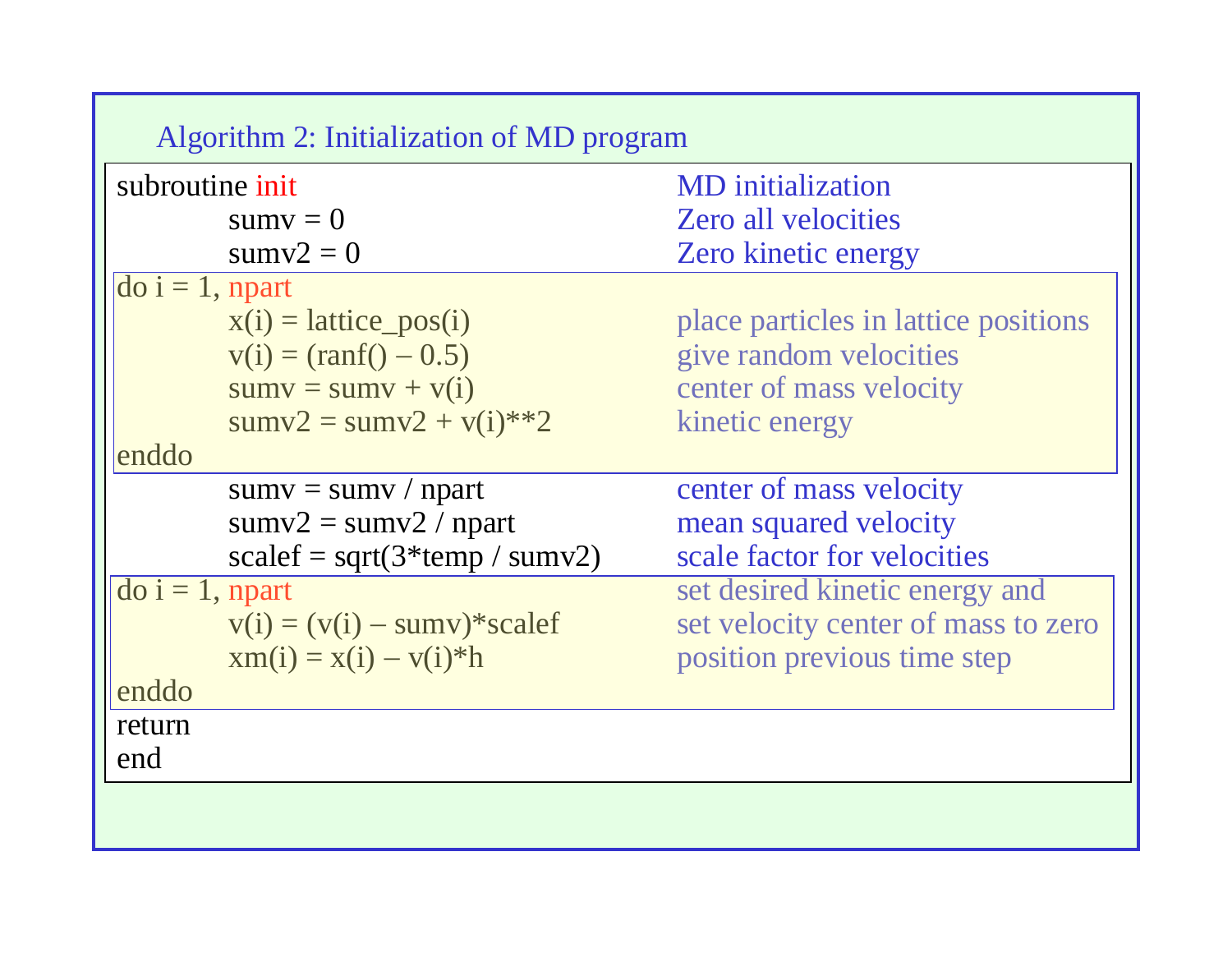#### Comments to Algorithm 2.

 $x(i) = lattice_pos(i)$  - obviously, this is a generic lattice. - one can code for generating fcc, hcp, bcc, sc, etc lattices.  $v(i) = (ranf() - 0.5)$  - this initial velocity distribution is not Maxwellian. - ranf() just uniform distribution in (-0.5, 0.5) for each  $v_{\alpha}$ .

- velocities needs rescaling to adjust to desired T.

In thermal equilibrium: 
$$
\langle v_{\alpha}^2 \rangle = k_B T/m
$$
;  $\alpha = x, y, z$ 

Instantaneous T at time t becomes:

$$
k_{B}T(t) = \sum_{i}^{N} \frac{mv_{\alpha,i}^{2}(t)}{3N}
$$

To adjust  $T(t)$  to T (desired), simply scale all velocities with  $[T/T(t)]^{1/2}$ . Initial setting of T is not critical, T changes anyway during equilibration.

- $xm(i) = x(i) v(i)*h$  simple approximation for  $x(t \Delta t)$ .
	- only needed if Verlet integrator is used, 1<sup>st</sup> step only.
	- not needed for Velocity Verlet, which is self-starting.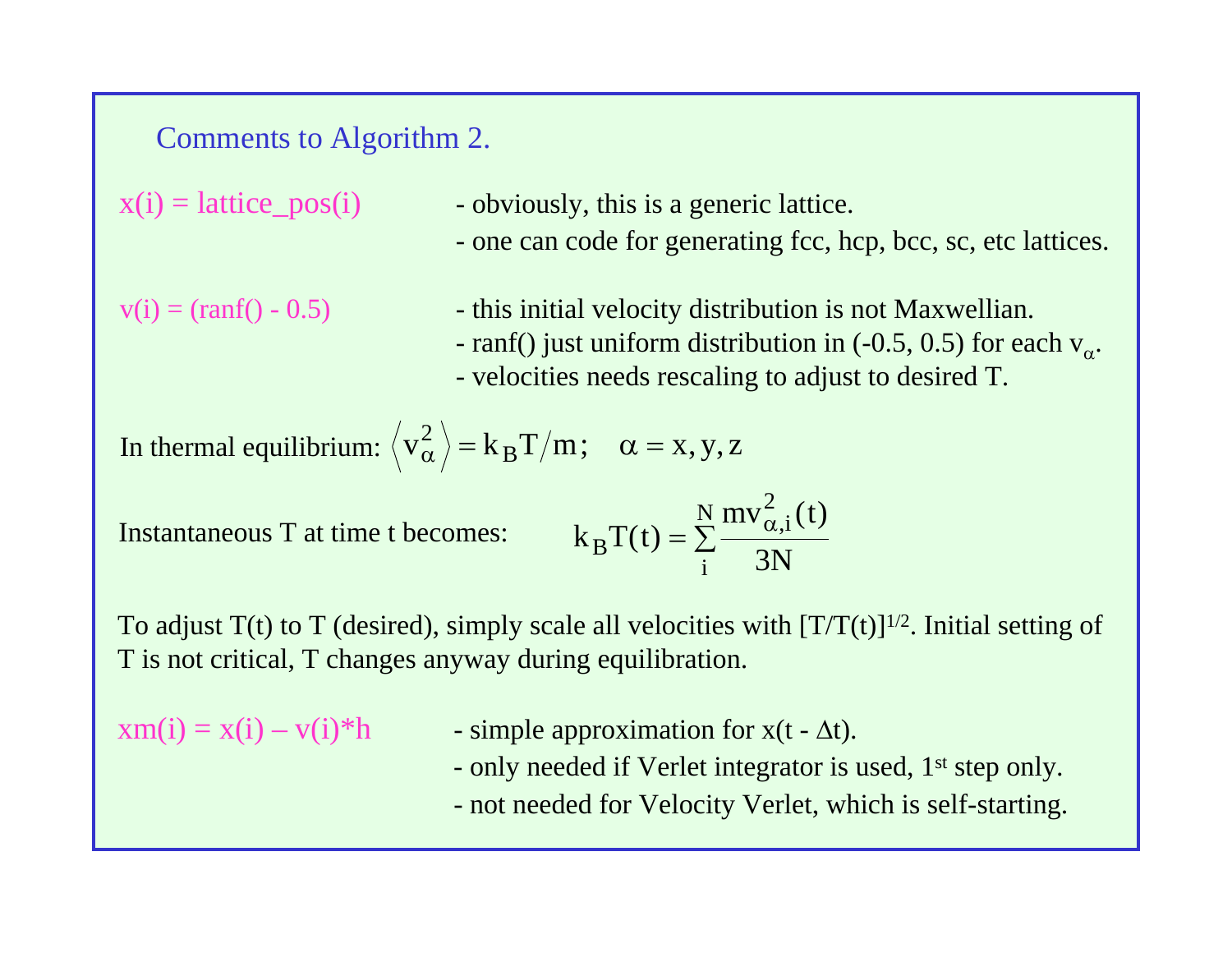| <b>Algorithm 3: Calculation of Forces</b>       |                                                                       |  |  |  |
|-------------------------------------------------|-----------------------------------------------------------------------|--|--|--|
| subroutine force $(f, en)$                      | determine forces and energy                                           |  |  |  |
| $en = 0$                                        | set energy to zero                                                    |  |  |  |
| $\overline{d}$ do i = 1, npart                  |                                                                       |  |  |  |
| $f(i) = 0$                                      | set forces to zero                                                    |  |  |  |
| enddo                                           |                                                                       |  |  |  |
| $\overline{do}$ i = 1, npart - 1                | loop over the <i>i</i> of pairs (list)                                |  |  |  |
| $\overline{a}$ do $\overline{a}$ = i + 1, npart | inner loop over the <i>j</i> of pairs (list)                          |  |  |  |
| $xr = x(i) - x(j)$                              | calculate Rij for each pair                                           |  |  |  |
| $xr = xr - box*init(xr/box)$                    | <b>PBC</b>                                                            |  |  |  |
| $r2 = xr**2$                                    | store Rij squared for each pair                                       |  |  |  |
| if $(r2. 1t. rc2)$ then                         | test cut-off                                                          |  |  |  |
| $r2i = 1/r2$                                    |                                                                       |  |  |  |
| $r6i = r2i**3$                                  |                                                                       |  |  |  |
| $ff = 48 \cdot r2i \cdot r6i \cdot (r6i - 0.5)$ | LJ forces for each pair                                               |  |  |  |
| $f(i) = f(i) + ff*xr$                           |                                                                       |  |  |  |
| $f(j) = f(j) - ff*xr$                           |                                                                       |  |  |  |
|                                                 | $en = en + 4*rdi*(r6i - 1) - ecut$ accumulate LJ energy for all pairs |  |  |  |
| endif                                           |                                                                       |  |  |  |
| enddo                                           |                                                                       |  |  |  |
| enddo                                           |                                                                       |  |  |  |
| return                                          |                                                                       |  |  |  |
| end                                             |                                                                       |  |  |  |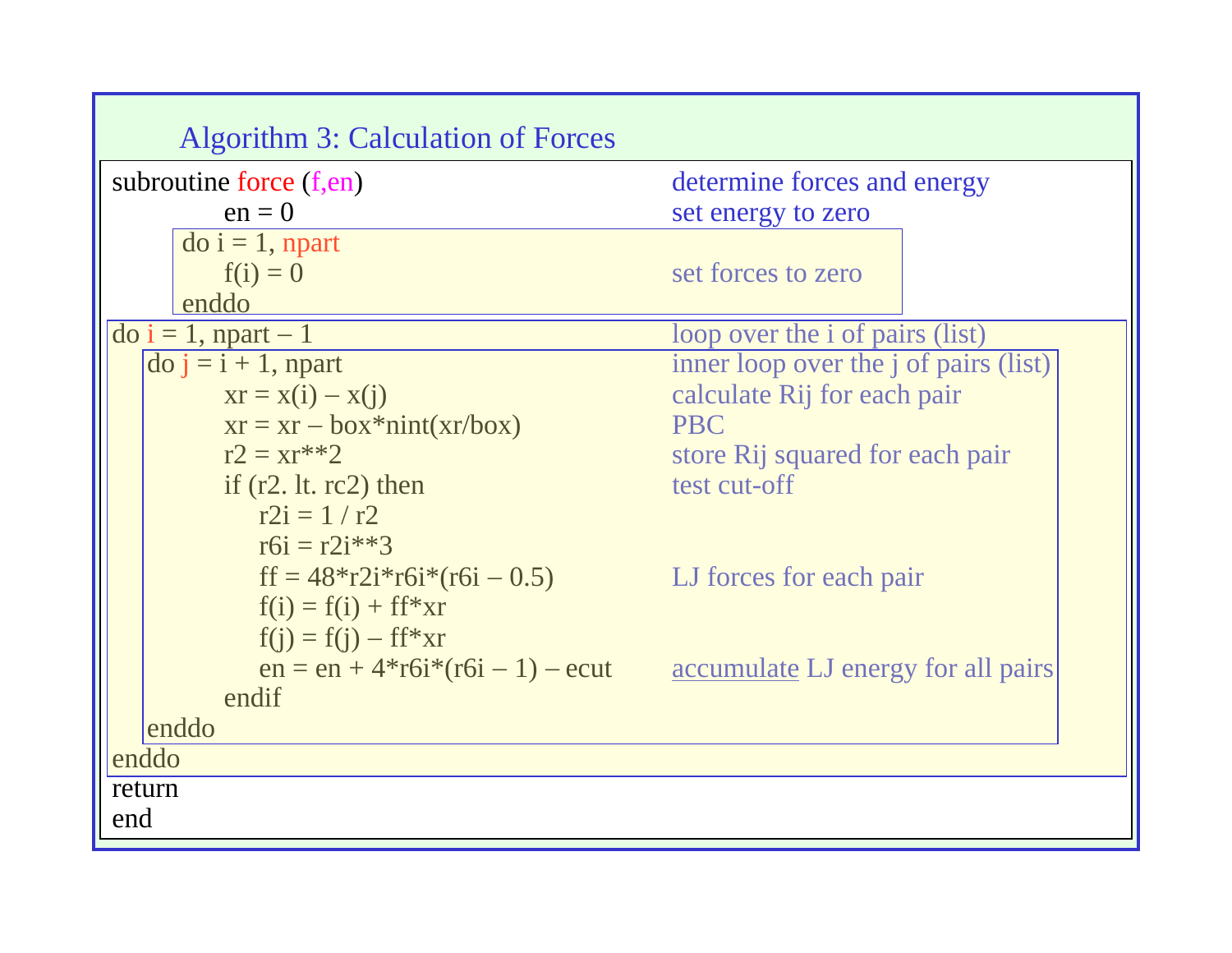#### Comments to Algorithm 3.

Always good practice to ZERO important quantities such as E and F.

For efficiency reasons, factors 4 and 48 are taken out of the force loop.

Term ecut is the value of the potential at  $r = r_c$ . This is the implementation of potential truncation and shift in MD.

For LJ, this becomes: 
$$
\text{ecut} = 4 \left( \frac{1}{r_c^{12}} - \frac{1}{r_c^6} \right)
$$

For any valid pair, one must compute the force, and contribution to potential energy, for each cartesian component. For the x-component of the force:

$$
f_x(r) = -\frac{\partial u(r)}{\partial x} = -\left(\frac{x}{r}\right)\left(\frac{\partial u(r)}{\partial r}\right)
$$

For a Lennard-Jones system (in reduced units):  $f_x(r) = \frac{48x}{r^2} \left( \frac{1}{r^{12}} - 0.5 \frac{1}{r^6} \right)$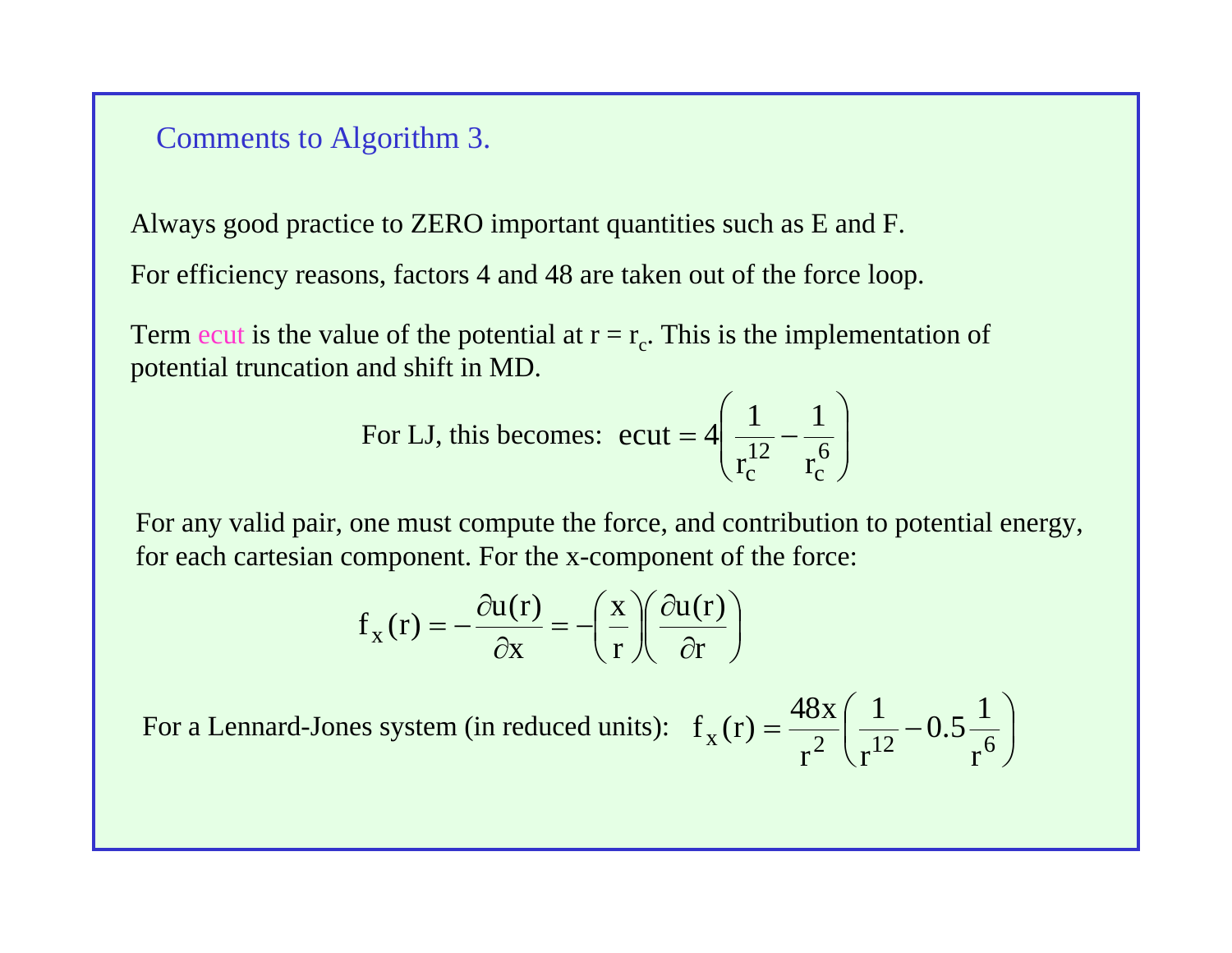## Algorithm 4: Integration of Equations of Motion

| subroutine integrate (f,en) |                                                              | integrate EOM                       |
|-----------------------------|--------------------------------------------------------------|-------------------------------------|
|                             | $sumv = 0$                                                   |                                     |
|                             | $sumv2 = 0$                                                  |                                     |
| $\vert$ do i = 1, npart     |                                                              | loop over all atoms                 |
|                             | $xx = 2*x(i) - xm(i)*h*f(i)$                                 | Verlet algorithm $-$ new positions  |
|                             | $vi = (xx - xm(i)) / (2*h)$                                  | new velocities                      |
|                             | $sumv = sumv + vi$                                           | center of mass velocity             |
|                             | $sumv2 = sumv2 + vi**2$                                      | accumulate total kinetic energy     |
|                             | $x m(i) = x(i)$                                              | update positions previous time step |
|                             | $x(i) = xx$                                                  | update positions current time step  |
| enddo                       |                                                              |                                     |
|                             | $temp = sumv2 / (3 * npart)$                                 | instantaneous temperature           |
|                             | $\text{etot} = \text{en} + \text{sum2} / (2^* \text{npart})$ | total energy: $E = V + K$           |
| return<br>end               |                                                              |                                     |

Obs: Loop over atoms contains inner loops over x, y, z for positions and velocities. This obviously applies to all previous algorithms.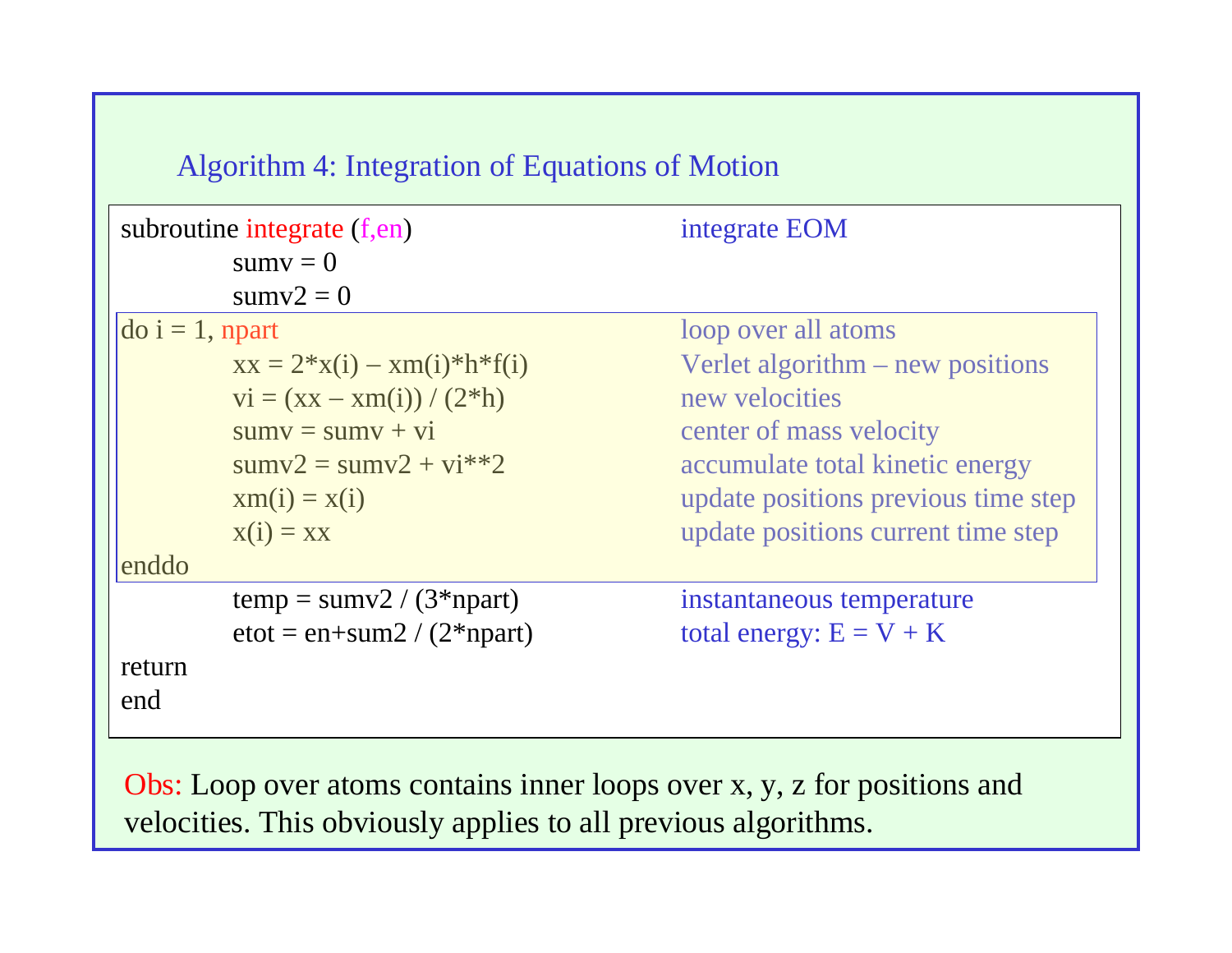Algorithm 5: Making a Verlet List

```
subroutine new_verlet_list
          \text{do } i = 1, npart initialize list
             nlist(i) = 0enddo\text{do } i = 1, \text{ npart} - 1 loop over pairs
    \overline{d} do \overline{j} = i + 1, npart
          xr = x(i) - x(j) calculate \Delta r for x, y, z
         if (xr .gt. hbox) then nearest image
              xr = xr - boxelse if (xr .lt. – hbox) then
              xr = xr + boxendifif (abs(xr) .lt. rv) then add to lists if \Delta r < skin (rv)<br>nlist(i) = nlist(i) + 1 total nr. of part. in list for p
              list(i, nlist(i)) = j Verlet list of particle i
              list(i, nlist(i)) = i Verlet list of particle j
          endifenddoenddoreturnend
```
 $xv(i) = x(i)$  store positions of particle

total nr. of part. in list for particle i  $nlist(j) = nlist(j) + 1$  total nr. of part. in list for particle j

Obs: Array xv(i) contains position of particles at the moment the list is made.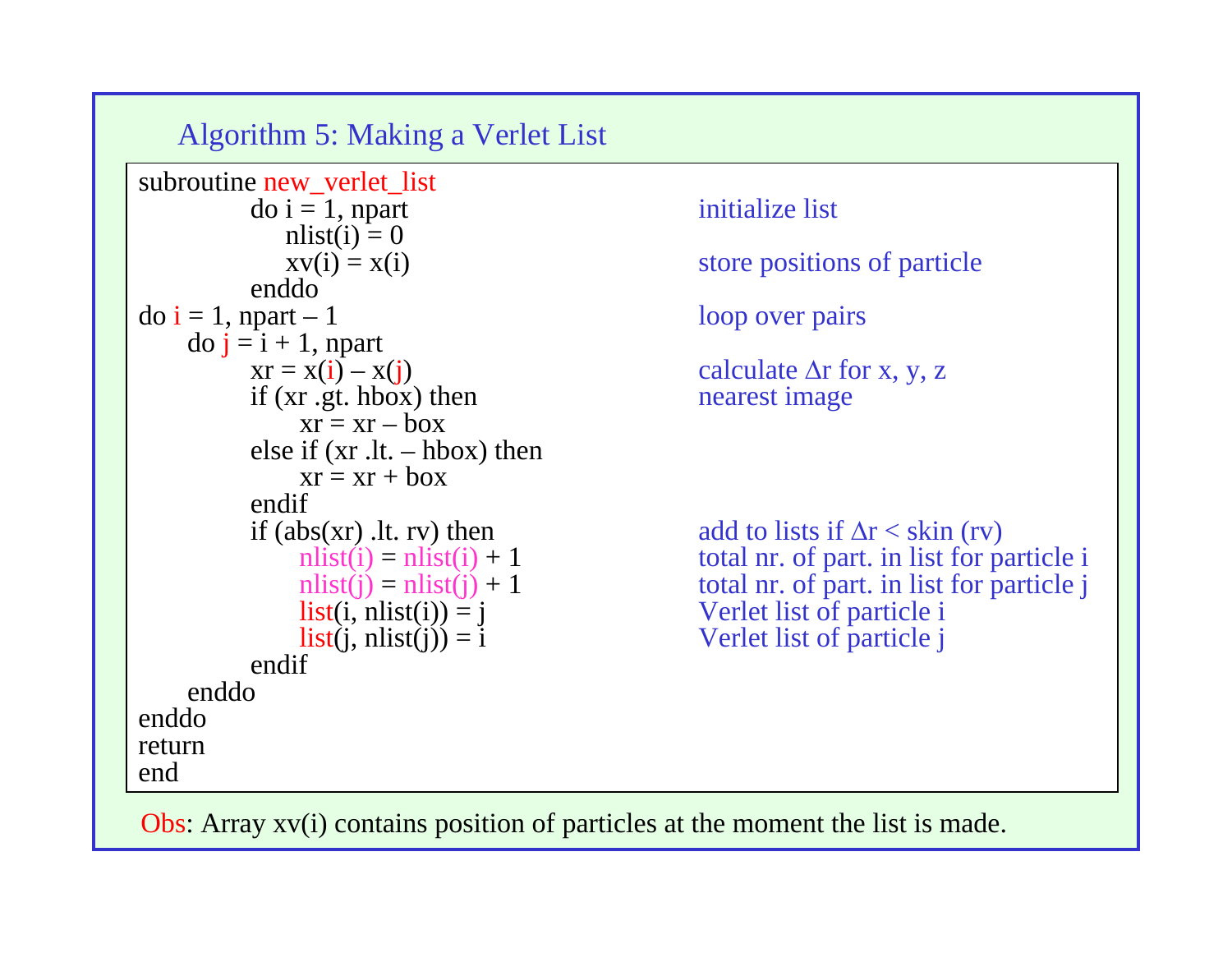Comments to Algorithm 5.

In MD, forces are calculated at the same time,  $f_{ii} = -f_{ii}$ , so it is sufficient to have a Verlet list with half the number of particles, as long as the i-j interaction is accounted for in either the list of particle I or j.

In MC, each particle is considered separately, therefore it is convenient to have a complete Verlet list for each particle.

Remember, the list must be updated periodically. For well behaved systems, such as in 3D simulations of solids far away from their melting point, frequent updates are not required once equilibrium has been reached. Updates at 10, 50 even 100 steps are sufficient.

In many studies, however, for example irradiation of surfaces, one needs to update the list essentially every time step, which makes the use of Verlet lists inefficient. Linked cells lists are the solution in this situations.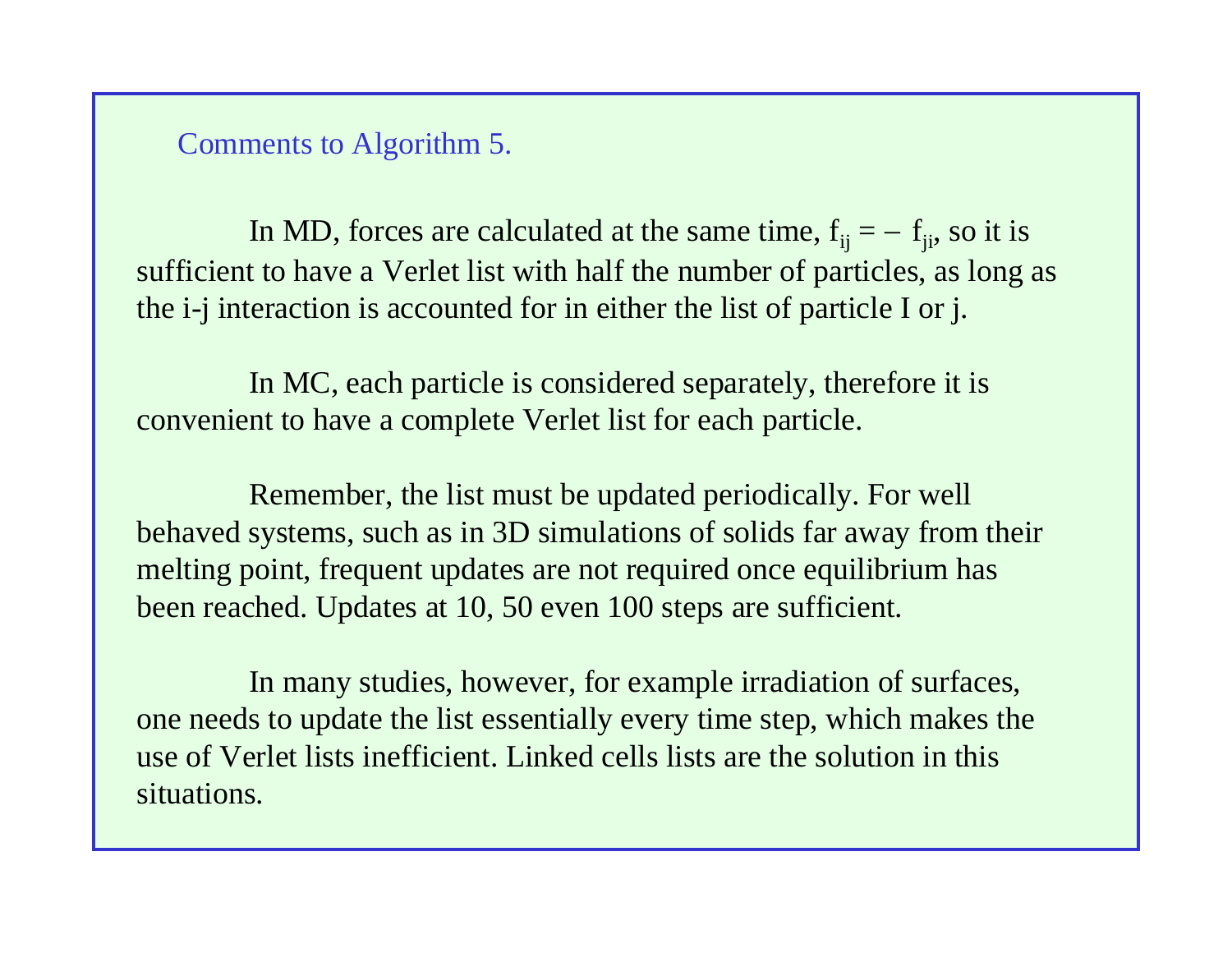Algorithm 6: Making a Cell List

```
subroutine new_cell_list (rc) makes cell list with cell size r_c using a linked-list algorithm
rn = box / int(box/rc) determine size of cells r_n \ge r_c\text{do} icel = 0, ncel - 1
        hoc(ice) = 0 set head of chain to 0 for each cell.
   enddo\text{do } i = 1, npart loop over the particles
        \text{icel} = \text{int}(x(i)/rn) determine cell number
        link_l(i) = hoc(icel) link list the head of chain of cell icel
        hoc(ice) = i make particle i the head of chain
enddoreturnend
```
## Obs:

In each cell, a particle i is named head-of-chain and stored in *hoc(icel).*

To this particle the next particle in the cell (chain) is linked via the array linked-list array *link\_l(i)*. If link\_l(i) = 0, no more particles in cell (chain).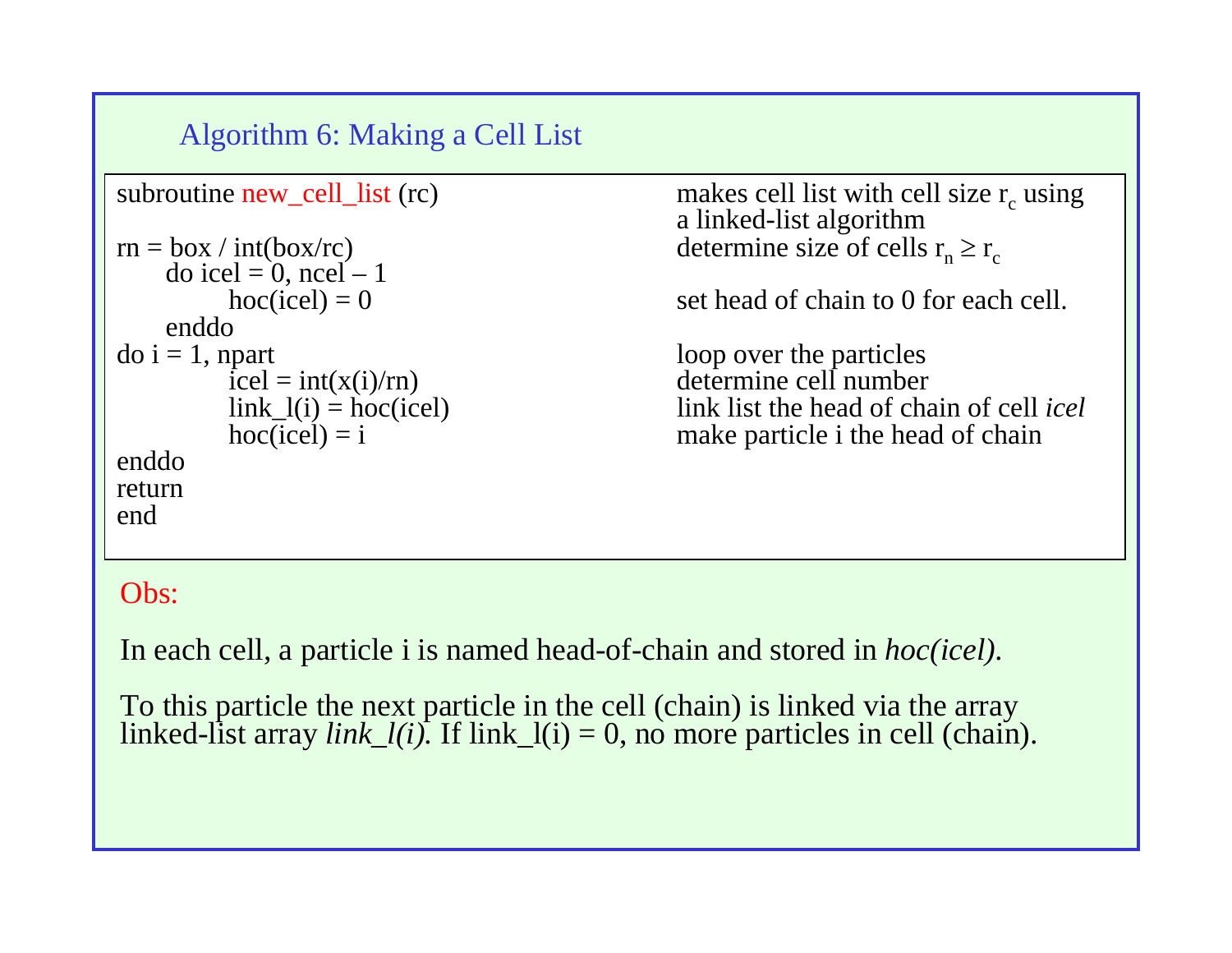Algorithm 7: Making a Verlet List Using a Cell List.



make the cell lists (Blue font)

determine cell number make Verlet (Green font)

Ar

add to Verlet list if  $\Delta r <$  skin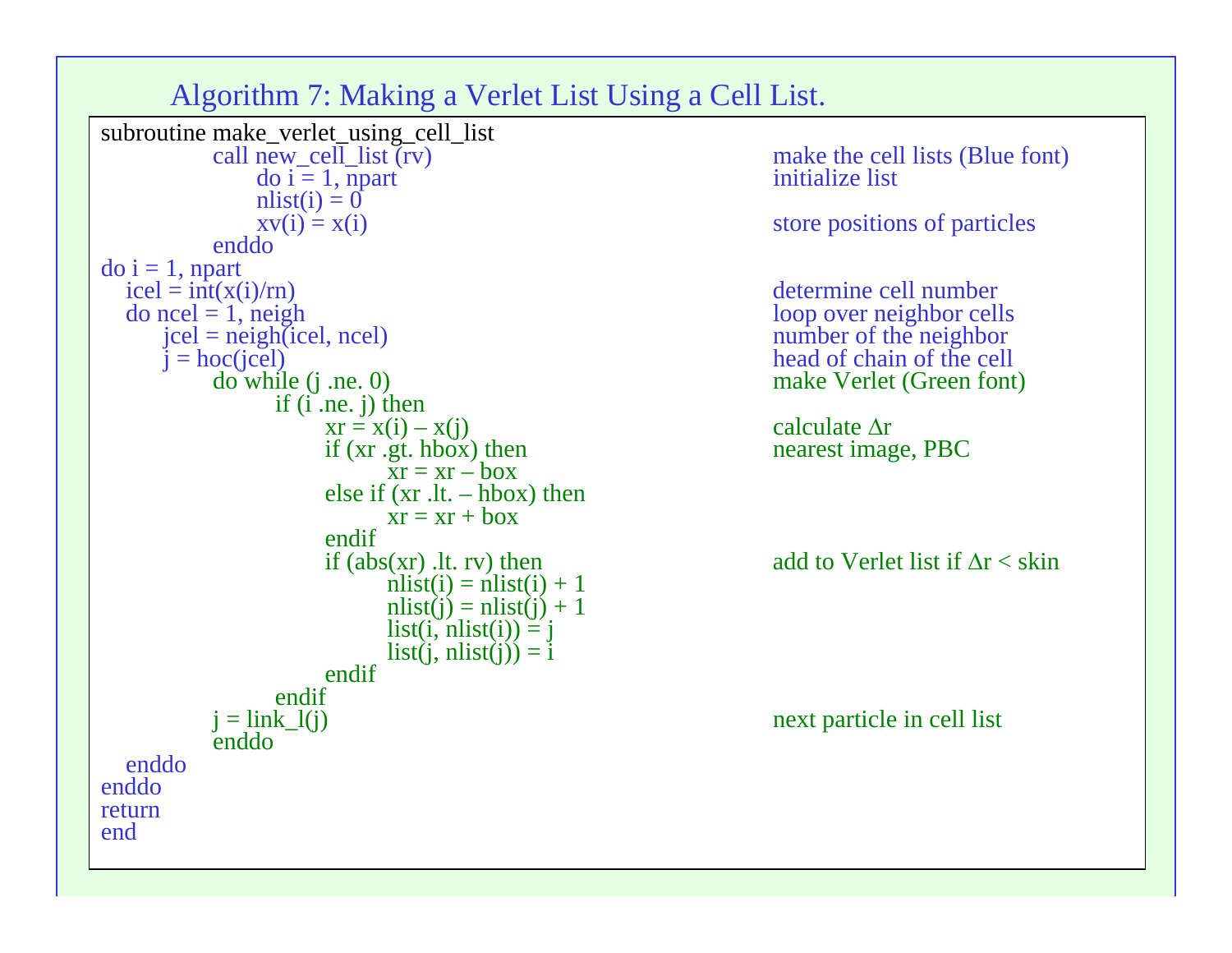### Comments to Algorithms 5, 6 and 7.

Verlet lists scale scale as  $N^2$ , cell lists are order N methods.

Use Verlet only if  $N_{\text{atoms}}$  in list <<<  $N_{\text{total}}$  in system.

Cell lists are not advantageous for small systems.

In MC, when using Verlet and/or Verlet\_Cells combinations, it is important to limit maximum random particle displacements  $\Delta r_{\rm max} < 2$  [ $r_{\rm v} - r_{\rm c}$ ], i.e. twice the size of the skin. In MD, the only limitation comes from the integration scheme used.

If coded properly, one can play several tricks with the linked-cell-list method. Most often, cell size can be reduced to allow only 1 atom/cell. Scheme is still very effective since cells don't change neighbors, one only needs to identify in which cell a particle is.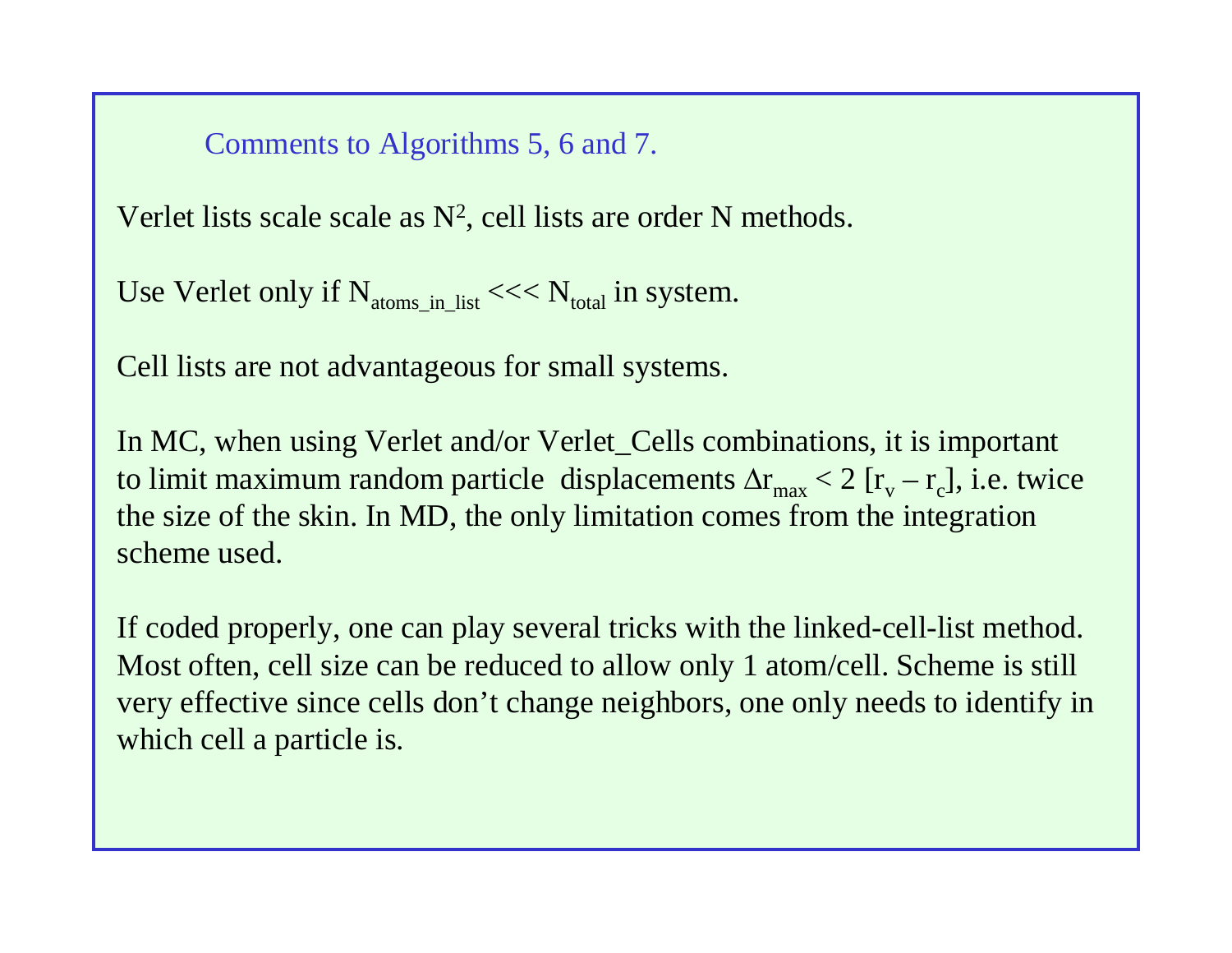# **Calculating Properties in MD Simulations**

#### **Energy calculations**

Potential energy per atom: 
$$
U(t) = \frac{1}{N} \sum_{i=1}^{N} U_i(t) = \frac{1}{N} \sum_{i=1}^{N} \sum_{j>i}^{N} U(|r_i(t) - r_j(t)|
$$

Most efficiently computed together with forces during force calculations.

Kinetic energy per atom: 
$$
K(t) = \frac{1}{2N} \sum_{i=1}^{N} m_i v_i^2(t)
$$

Almost always computed when integrating the EOM, with the integrator.

Total energy per atom:  $E_{\text{tot}}(t) = U(t) + K(t)$ 

Usually done after obtaining K(t), unless long range, other corrections added.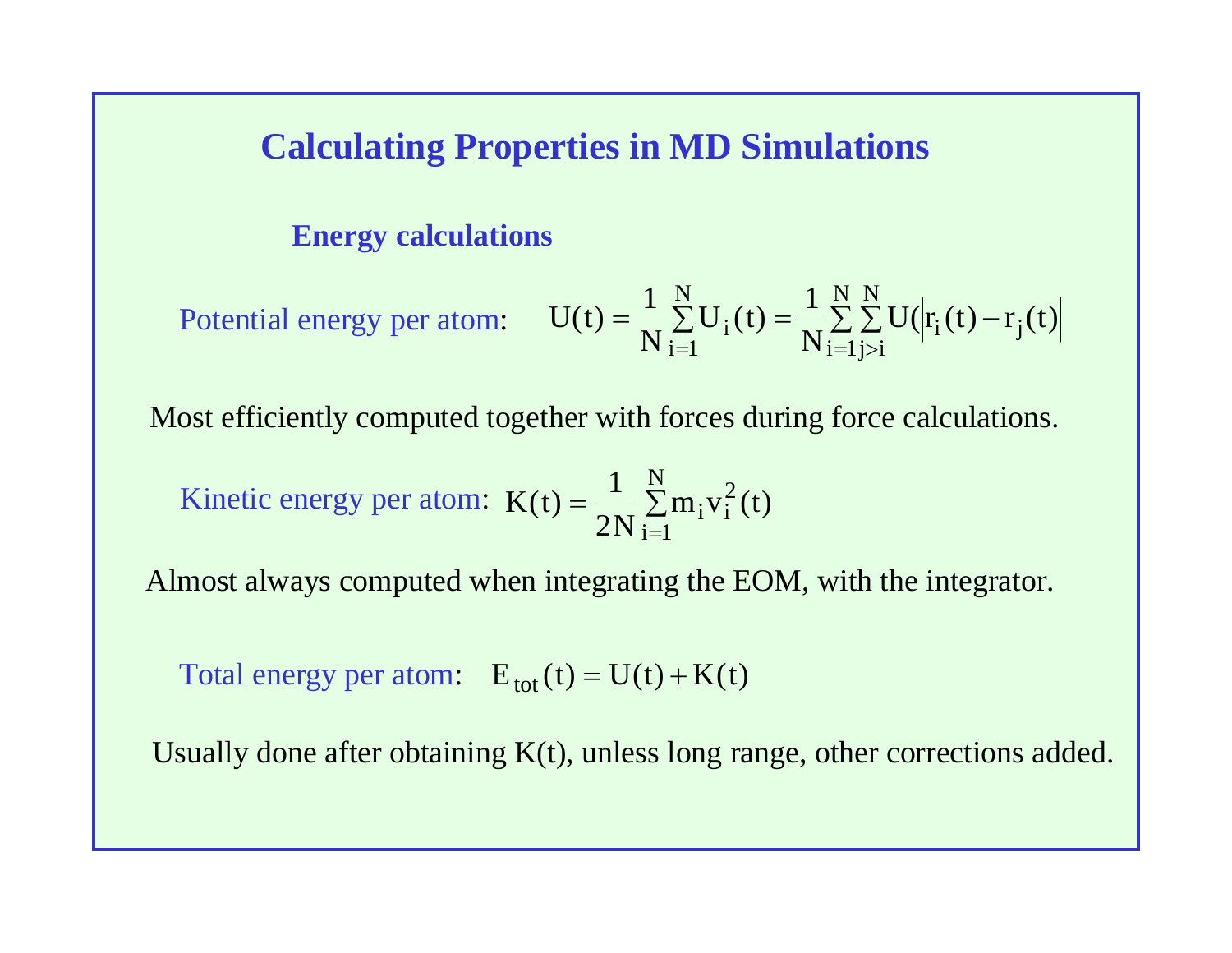Equi-partition of energy, temperature: the average energy of every quadratic term in energy for classical systems has the same value,  $1/2$   $k_B T$ .

For a 3D one-component system:

$$
\langle U(t) \rangle \approx \langle K(t) \rangle \approx \frac{3}{2} k_B T; \quad T = \frac{2}{3k_B} \langle K(t) \rangle; \quad T = \frac{1}{3k_B N} \sum_{i=1}^{N} m_i v_i^2(t)
$$

Why perform energy calculations?

\* Check for total energy conservation.

\* Energy flow from kinetic to potential energy can indicate the occurrence of a phase transition in the system.

\* A jump in the caloric curve E(T) points to a first order phase transition (melting).

\* In systems far from equilibrium analysis of the energy flow redistribution gives useful information.

\* A detailed atomic-level analysis of energy-per-atom in a static/quenched configuration can help to identify defects and analyze the structure.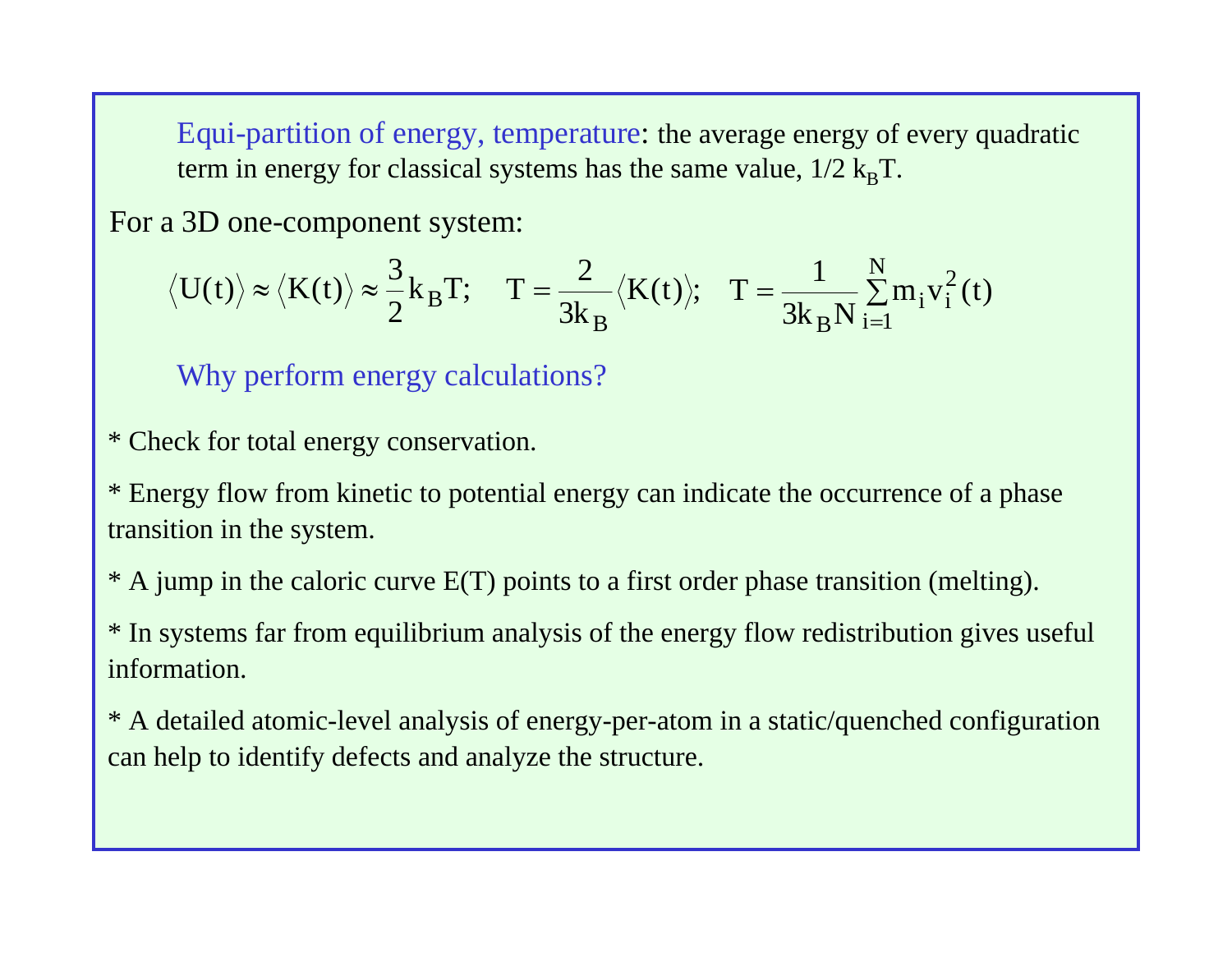# **Checking that the MD simulations runs properly**

## **Time step selection**

At first, one needs to choose a proper time step,  $\Delta t$ . Its size depends generally on the typical atomic motion.

Low temperature systems consisting of heavy atoms can tolerate larger  $\Delta t$ . High temperature systems with light atoms moving faster need smaller  $\Delta t$ .

The rule of thumb is that you want enough points, 20 – 100, to correctly describe the real trajectory of an atom moving around (i.e. its period).

On average, the safest bet is to start with a time step of the order of femptoseconds, or 10-15 seconds.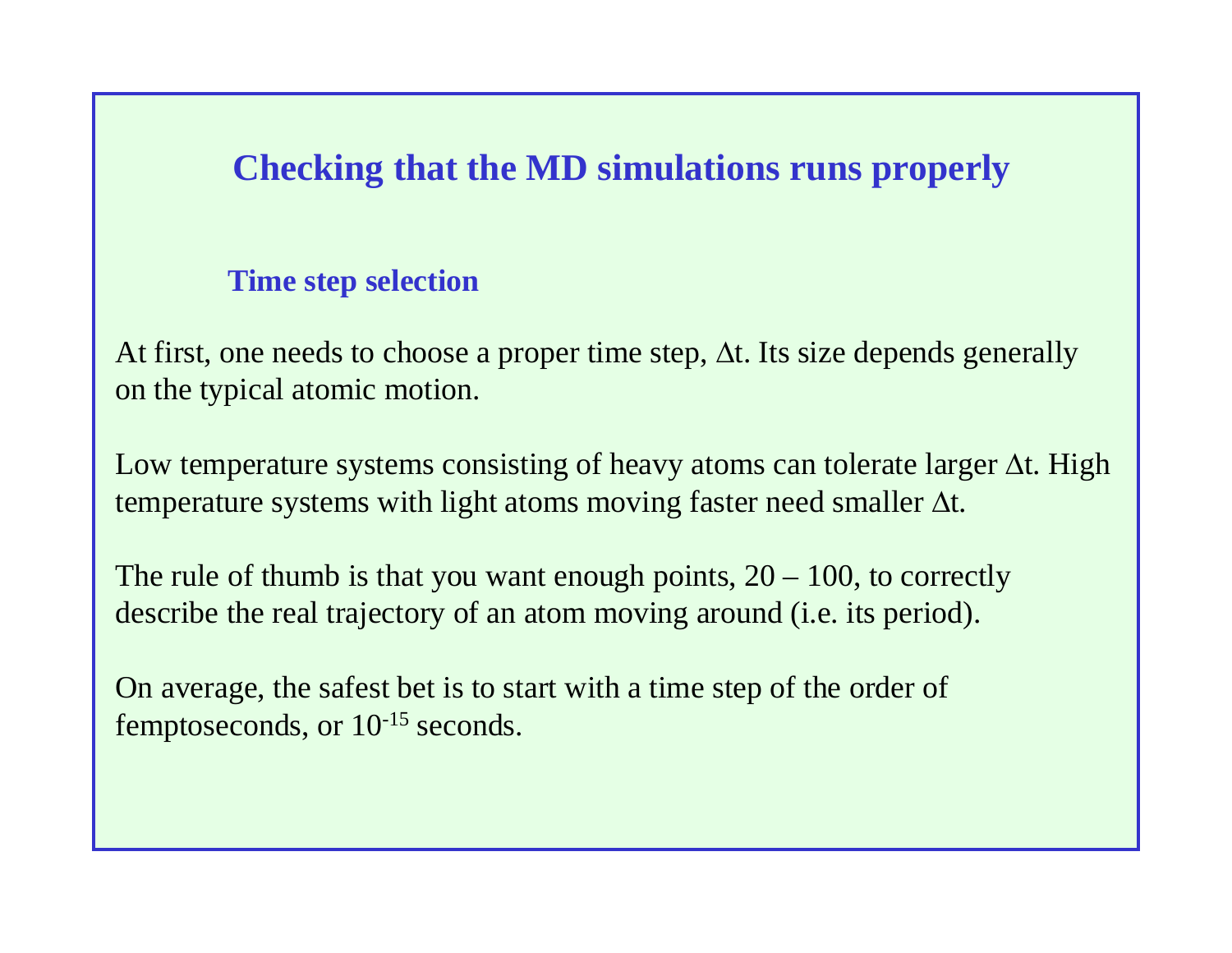## **Energy Conservation**

In microcanonical, (NVE), simulations, the total energy, i.e. the sum of potential and kinetic energy has to be conserved in the limit of the infinitesimal time step.

As you increase  $\Delta t$ , the total energy will start to fluctuate and depending on your algorithm could also have a systematic drift.

A systematic drift is very bad because it means that your system is cooling down, that is, the total energy is going to get closer and closer to the potential energy (the KE is decreasing until your system slows down to a hold).

A simple algorithm like the Verlet does not show any systematic drift.

You want the fluctuation in your total energy to be much smaller than the fluctuation in your potential energy say, 2 or 3 orders of magnitude smaller so that locally your system is varying its potential energy but its total energy is, actually, unchanged.

You know that Verlet-like algorithms scale with  $\Delta t^4$ . It is then possible to easily find the optimal time step for which the total energy curve becomes flat.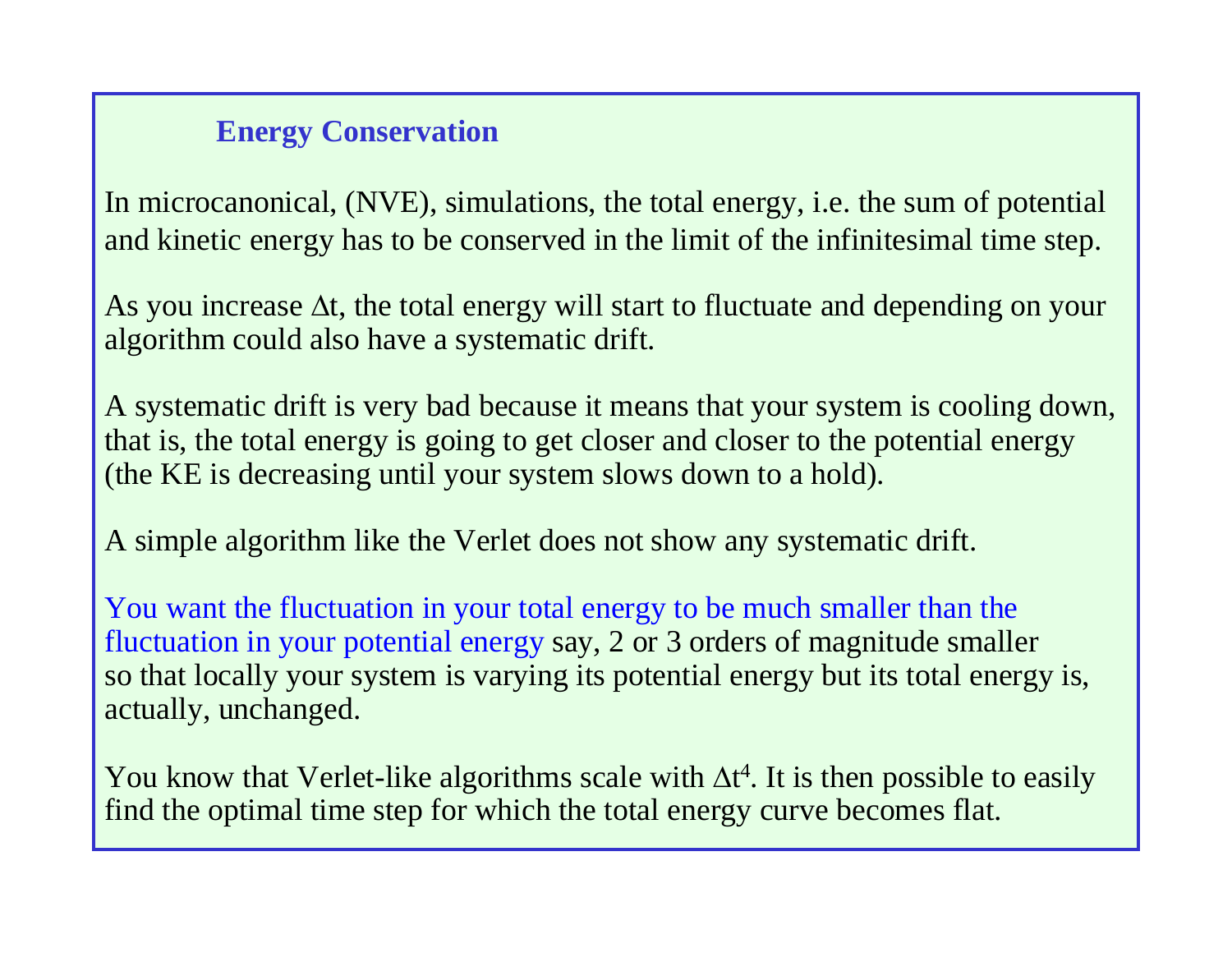## **Thermalization**

You need to make sure that you reached thermodynamic equilibrium, so that you lose memory of your initial conditions.

If we let the system evolve long enough, our trajectory will diverge from our initial exact trajectory that was poorly chosen, and it will become more and more representative of the thermodynamical ensemble that we are simulating. It's still very tricky to understand if we are reaching equilibrium.

The thermodynamical observable (average) to monitor is the mean square displacement (how much atoms fluctuate around their initial position).

At the beginning atoms will keep moving. The first peak at  $\sim 1/3$  of a psec is a measure of the period of oscillation of an atom. At the very beginning of the simulation, atoms move and then they start feeling the potential from the other atoms and they settle in an oscillatory movement. And then you are starting to average over more and more oscillations.

In a 3D (bulk) simulation, you'll converge fairly quickly to the final exact results. In 2D simulations, surface atoms will take more time before finally converging to the average.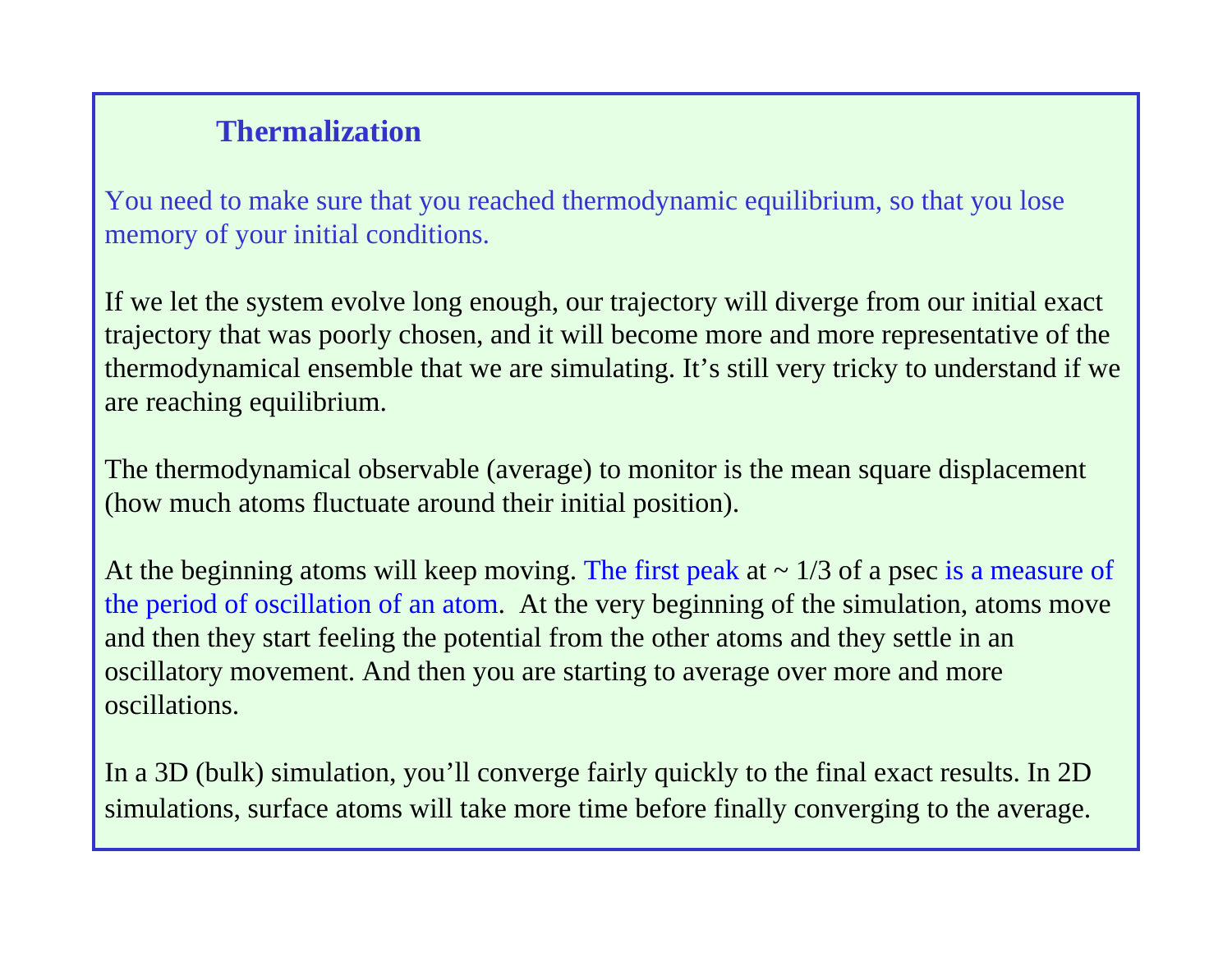### **Mean Square Displacement (MSD)**

$$
\langle \Delta r^2 \rangle = \frac{1}{N} \sum_{i=1}^{N} [r_i(t_n) - r_i(t_0)]^2
$$
; where n = number of time origins/samples

To monitor/compute MSD, equilibrium must first be reached. Only after that one should start computing properties/time averages. This holds true for all other properties.

Very useful quantity to monitor as it is connected with a number of important, measurable macroscopic properties:

**Lindemann Criterion:** 
$$
C_L = \sqrt{\langle \Delta r^2 \rangle}/d
$$
; where d = nearest neighbor distance

The criterion states that melting might be expected when  $<\Delta r^2$  reaches at least 10% of d.

**Debye Temperature:** 
$$
\Theta_{\rm D}^2 = 3\hbar^2 T / m k_B \langle \Delta r^2 \rangle
$$

Can be calculated for bulk and surface layers, compared with theory and experimental values (surfaces).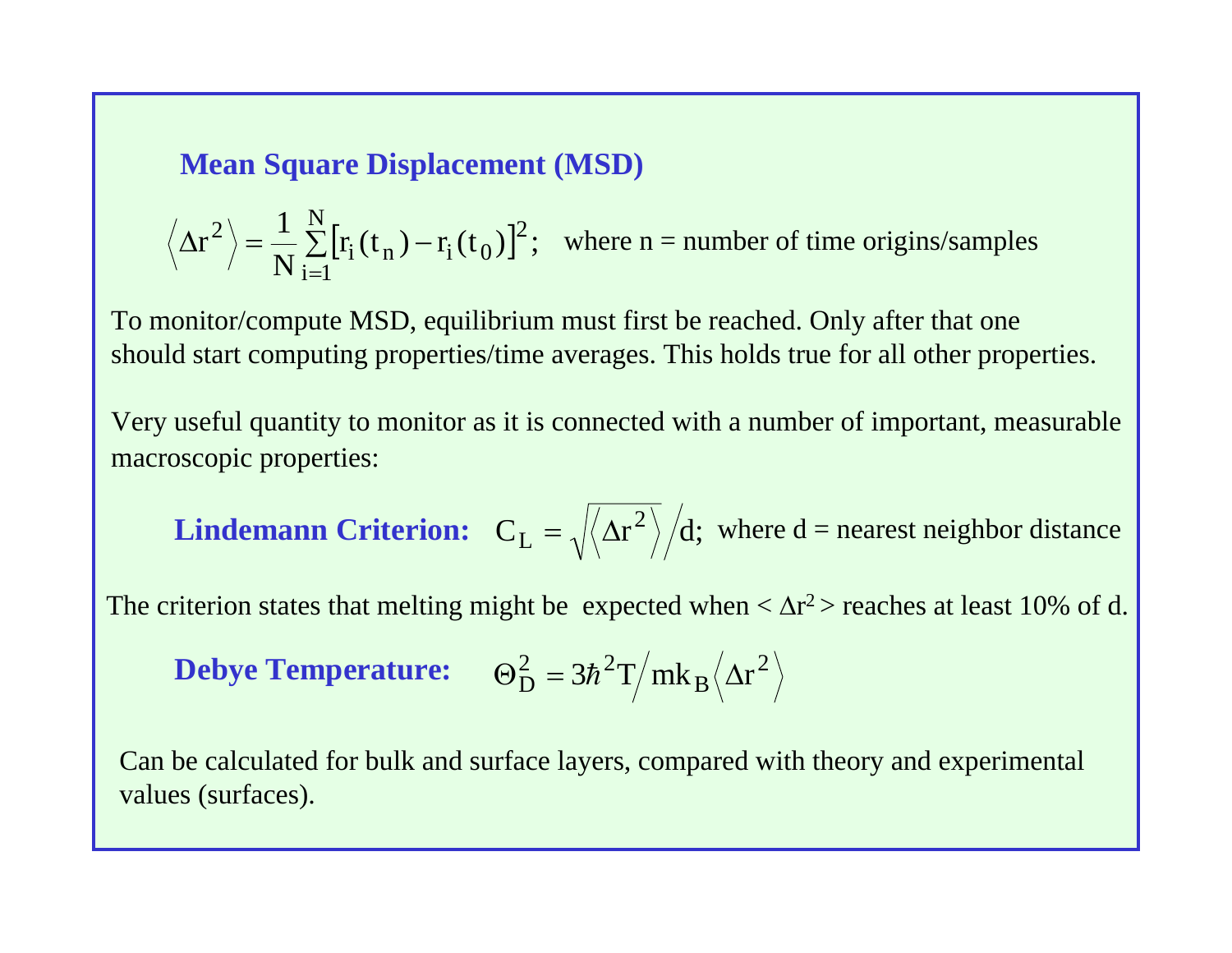#### **Self-Diffusion Coefficient:**

The Einstein expression for an isotropic fluid at equilibrium connects MSD and the self-diffusion coefficient:

$$
2tD = \frac{1}{3} \langle \left| \mathbf{r}_i(t) - \mathbf{r}_i(t=0) \right|^2 \rangle
$$

The time average above is only strictly valid in the limit of long times:

$$
D = \lim_{t \to \infty} \frac{1}{6t} \langle |r_{i}(t) - r_{i}(t=0)|^{2} \rangle
$$

In practice, the MSD is accumulated over long enough times, and D is calculated from the slope of MSD vs. time.

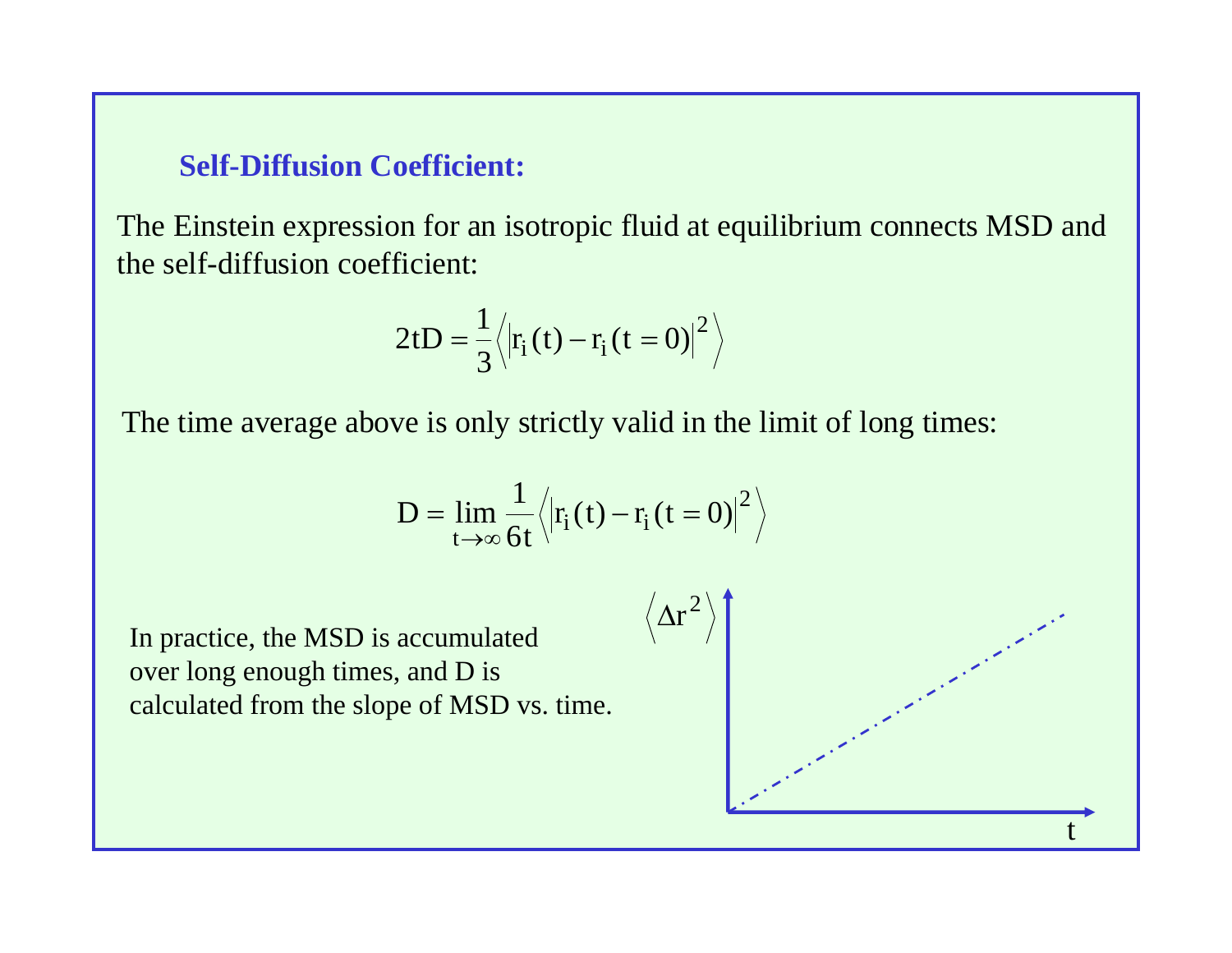#### **Pressure:**

To calculate the pressure, one can use the virial expression for a homogenous system of particles:

$$
P = \frac{Nk_B T}{V} + \frac{1}{3V} \left\langle \sum_{i=1}^{N} r_i \cdot f_{ij} \right\rangle
$$

For pair-additive potentials, this becomes:

$$
P = \frac{Nk_B T}{V} + \frac{1}{6V} \left\langle \sum_{i=1}^{N} \sum_{j \neq i}^{N} r_{ij} \cdot f_{ij} \right\rangle
$$

where P is the pressure, V is the volume of primary simulation cell. The 1/6 factor is due to the fact that  $f_{ii} = -f_{ii}$ , to avoid double counting.

Best place to calculate the pressure is in the force subroutine, where all cartesian components of  $\Delta$ rij and fij are available.

Obs: This represents the "internal" pressure of the MD "ensemble" of particles.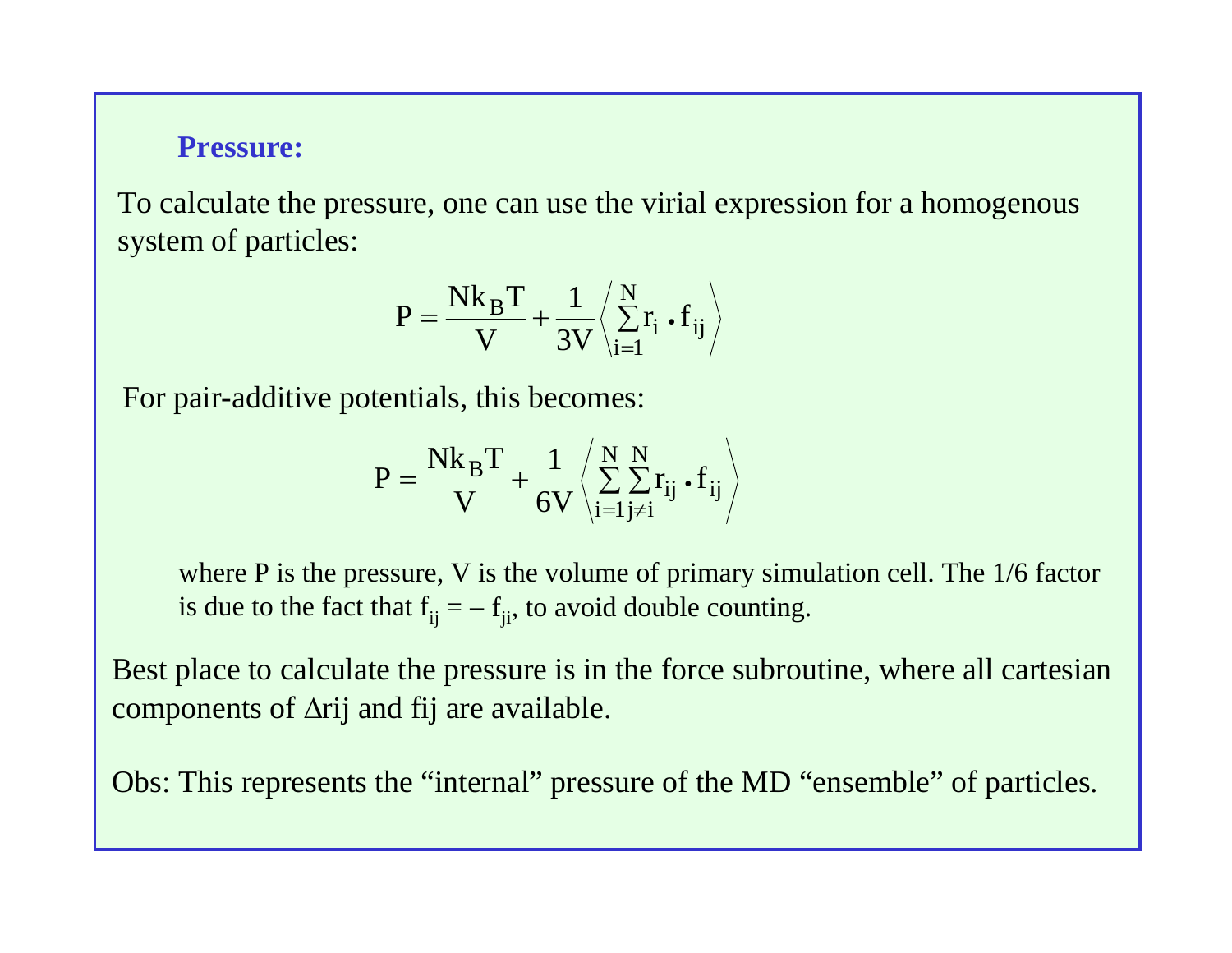## **Specific Heat:**

$$
\frac{T^2}{\left\langle T\right\rangle^2} = \frac{3}{2N} \left(1 - \frac{3Nk_B}{2C_V}\right)
$$

Best time to accumulate these time averages is in the integrator subroutine.

## **Elastic moduli and constants:**

 $E_{\text{tot}}$  is minimized for different a and bulk modulus B evaluated from the E vs. V curve. Small tetragonal distortions can be applied to primary simulation cell:

$$
\varepsilon = \begin{pmatrix}\n+ \delta/2 & 0 & 0 \\
0 & + \delta/2 & 0 \\
0 & 0 & -\delta\n\end{pmatrix}
$$
 to calculate strain energy:  $U_{\text{tetr}} = \frac{3}{4} \delta^2 (C_{11} - C_{12})$   
One can then use  $B = \frac{C_{11} + 2C_{12}}{3}$  to calculate:  
 $C_{11} = B + \frac{2}{3} (C_{11} - C_{12})$   $C_{12} = B - \frac{1}{3} (C_{11} - C_{12})$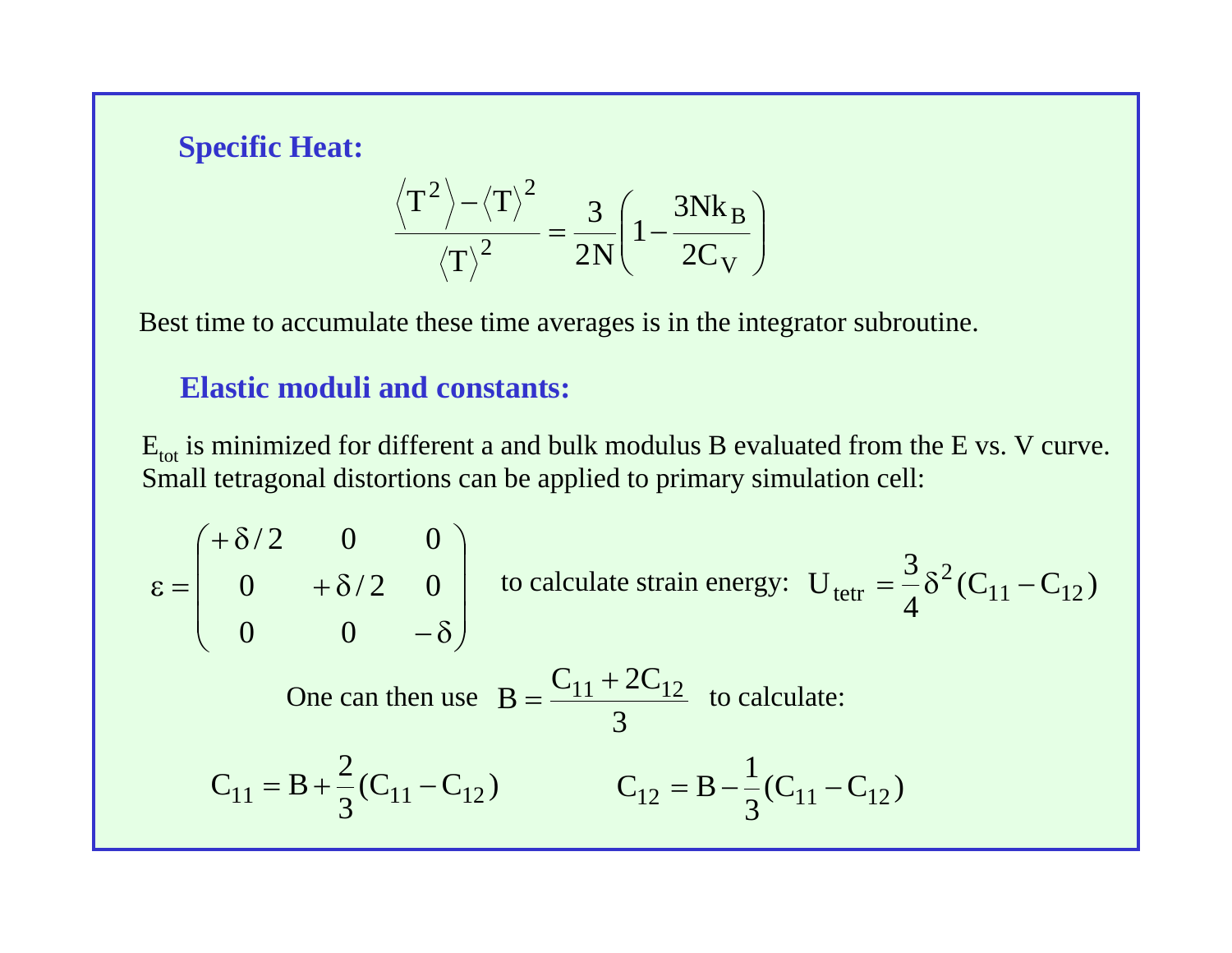From trigonal distortions: 
$$
\varepsilon = \begin{pmatrix} 0 & \delta & 0 \\ \delta & 0 & 0 \\ 0 & 0 & 0 \end{pmatrix}
$$

 $\begin{bmatrix} 0 & \delta & 0 \\ \delta & 0 & 0 \end{bmatrix}$  one obtains:  $U_{\text{tri}} = 2\delta^2 C_{44}$ 

to calculate:

The shear modulus: 5 $G = \frac{3C_{44} + C_{11} - C_{12}}{2}$ 

Young's modulus:

 $3\mathrm{B} + \mathrm{G}$ 9BG $E = \frac{1}{3B+1}$  $=$ 

Poisson ratio:

$$
v = \frac{1}{2} \left( 1 - \frac{E}{3B} \right)
$$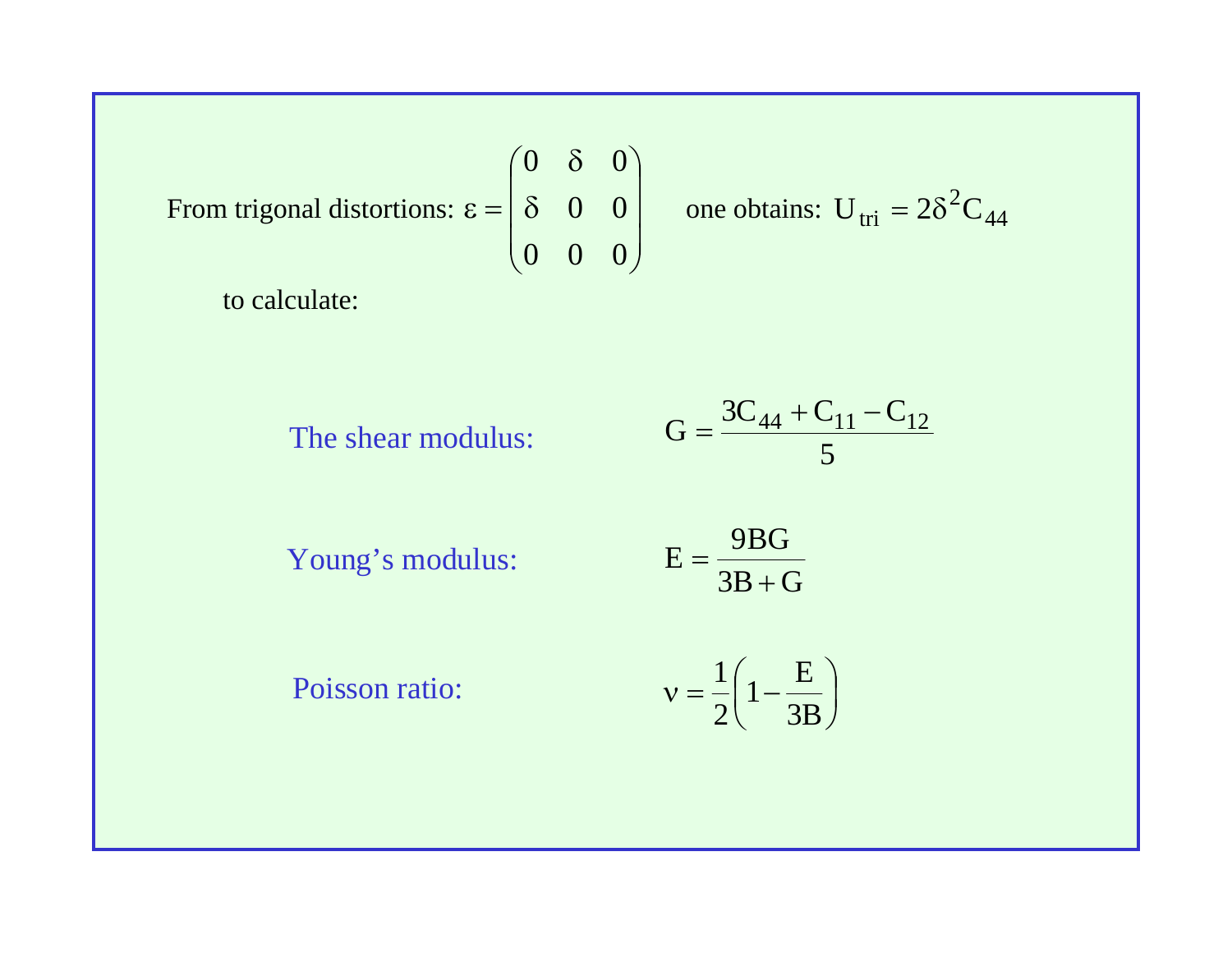## **Autocorrelation Functions, Transport Coefficients:**

One can use the so-called Green-Kubo relations to make the connection between a macroscopic property, more precisely a response property of the system, to equilibrium fluctuations of microscopic properties, called autocorrelation functions.

#### **Diffusion Coefficient**

The diffusion coefficient is a response property of the system to a concentration inhomogeneity, and is connected to the velocity-velocity autocorrelation function:

$$
D = \lim_{t \to \infty} \int_0^t dt \sqrt{\left\langle v_x(t' - t'')v_x(0) \right\rangle} = \int_0^\infty dt \sqrt{\left\langle v_x(t)v_x(0) \right\rangle}
$$

The velocity-velocity autocorrelation function represents the microscopic fluctuations at equilibrium. In MD, the Einstein relation and Green-Kubo relation for D are strictly equivalent.

Time autocorrelation functions can easily be calculated in MD:

$$
\Psi(t) = \langle v_i(t_0) \cdot v_i(t_0 + t) \rangle = \frac{1}{N} \langle \sum_{i=1}^{N} v_i(t_0) \cdot v_i(t_0 + t) \rangle
$$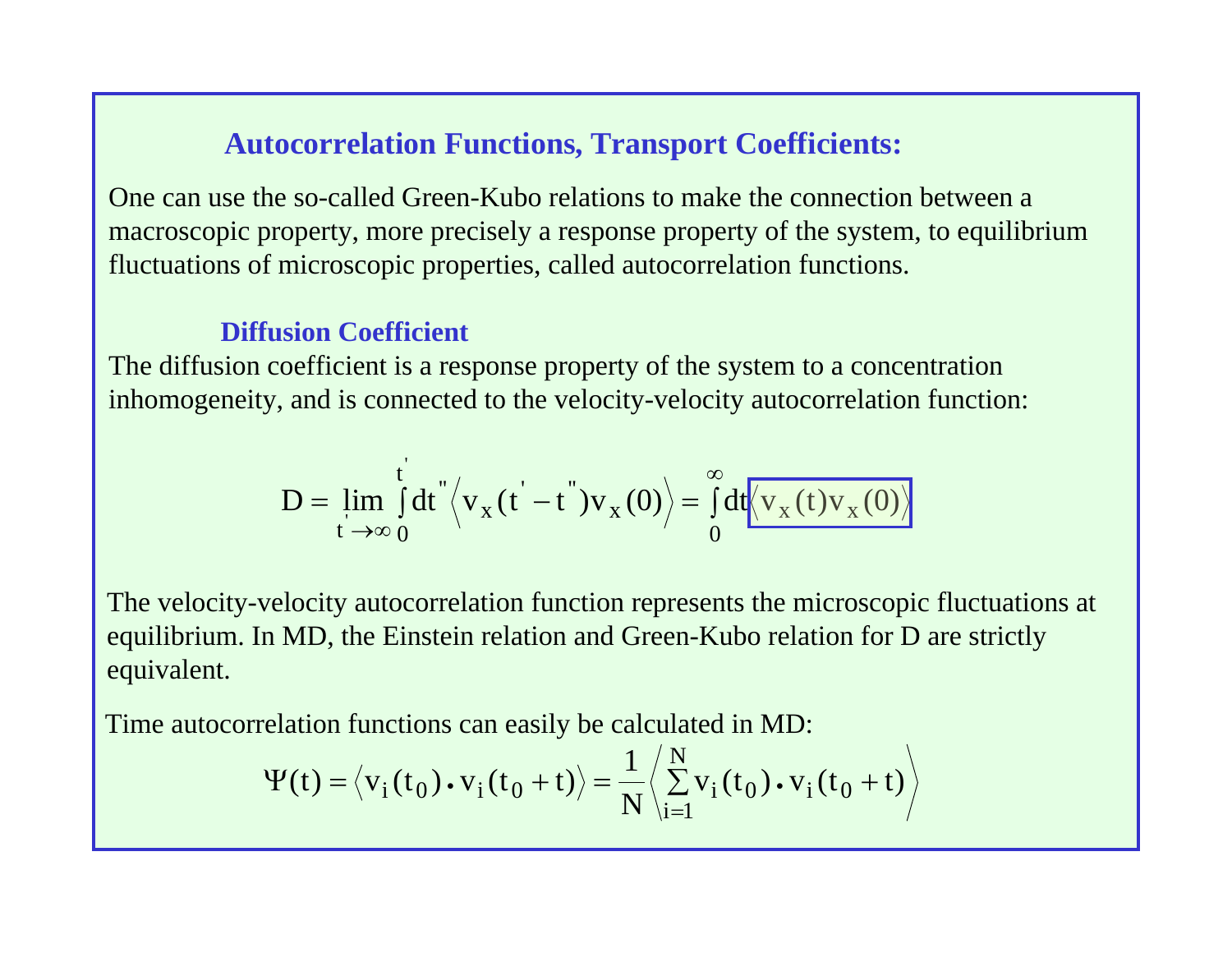#### Algorithm 8: Diffusion Coefficient using Velocity Autocorrelation Function.

Subroutine diffusion coefficient (switch, nsamp)

if (switch .eq. 0) then initialization  $\text{ntel} = 0$  time counter dtime = dt\*nsamp<br>  $\text{div} = 1$ , tmax<br>  $\text{div} = 1$ , tmax  $t$ max  $t$  tmax total number of time steps<br>  $t$  max total number of time steps<br>  $t$  number of samples for time i  $\text{vacf}(i) = 0$  $r2t(i) = 0$ enddoelse if (switch .eq. 1) then sample  $ntel = ntel + 1$ if (mod(ntel, it0). eq. 0) then decide to take a new  $t = 0$ <br> $t0 = t0 + 1$  undate number of  $t = 0$  $t0 = t0 + 1$ <br>  $t0 = mod(t0 - 1, t0max) + 1$ <br>
update number of  $t = 0$ <br>
define new  $t = 0$  each if  $time0(tt0) = net$  store the time of  $t = 0$ do i = 1, npart<br> $x0(i, t0) = x(i)$  $x0(i, \text{ } it0) = x(i)$ <br>  $vx0(i, \text{ } tt0) = vx(i)$ <br>  $x80(ii, \text{ } tt0) = vx(i)$ <br>  $x80(i, \text{ } tt0) = 0$ <br>  $x80(i, \text{ } tt0) = 0$ enddoendif $\text{do } t = 1, \min(t0, t0\text{max})$ <br>  $\text{delta } t = \text{ntel} - \text{time}(0(t) + 1)$ <br>  $\text{actual time minus } t = 0$  $delt = ntel - time0(t) + 1$ if (delt .lt. tmax) then  $ntime(det) = ntime(det) + 1$  $d$ o i = 1, npart vacf(delt) = vacf(delt) + vx(i)\*vx0(i, t) update velocity autocorr.<br>r2t(delt) = r2t(delt) + (x(i) - x0(i, t))\*\* 2 update mean-square displ.  $r2t(dett) = r2t(dett) + (x(i) - x0(i, t))^{**}$  2 enddoendifenddo $\ldots$  CONTINUE.

switch  $= 0 -$  initialization switch  $= 1 -$  sample switch  $= 2 - \text{results}$ 

number of samples for time i

```
define new t = 0 each it 0 time this sub is called
```
store velocity for given  $t = 0$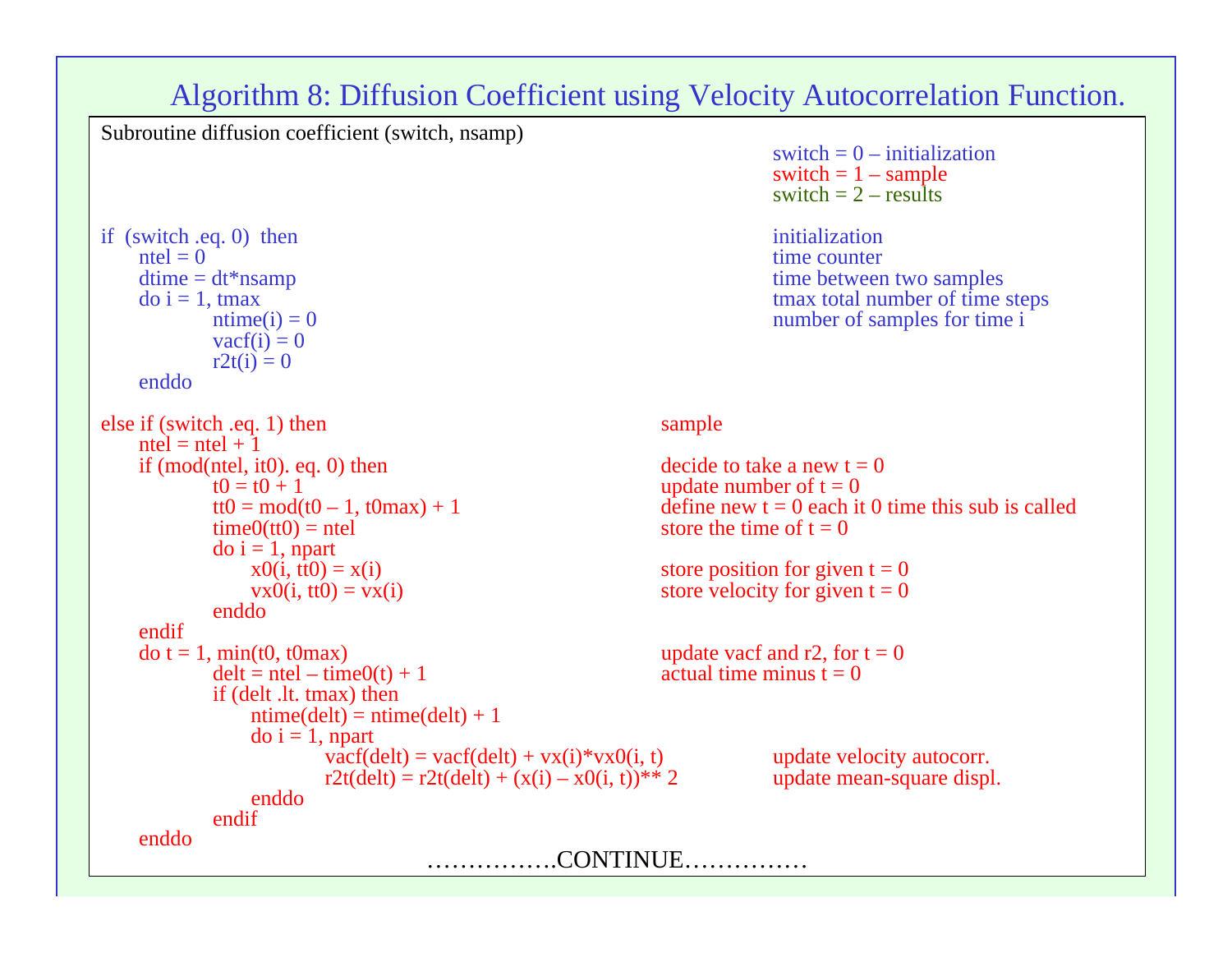Algorithm 8: Diffusion Coefficient using Velocity Autocorrelation Function.

…………….CONTINUE……………

else if (switch .eq. 2) then determine results  $d$ o i = 1, tmax  $time = dtime*(i + 0.5)$  time  $\text{vacf}(i) = \text{vacf}(i) / (\text{npart}^* \text{ntime}(i))$  volume velocity autocorr  $r2t(i) = r2t(i) / (npart*ntime(i))$  mean square displacement enddoendifreturnend

**Shear Viscosity:** V  $\infty$  $\eta = \frac{1}{1-\pi} \int$  $\frac{1}{\rm k_BT}\int\limits_0^{\rm d}t\langle P_{\alpha\beta}(0)\centerdot P_{\alpha\beta}(t)\rangle;$ dF<sub>v</sub>  $\alpha\beta$  (V) •  $\Gamma\alpha\beta$  $d\mathbf{F} = -d\mathbf{S}\cdot\mathbf{P}$ where  $\alpha\beta = xy, xz, yx, yz, zx, zy$  are  $\mathbf x$  $\bigg($  $\bigg)$  $P_{XX}$   $P_{XY}$   $P_{XZ}$   $\left[\sum m_{i}v_{i\alpha}(t)v_{i\beta}(t)+\frac{1}{2}\sum\sum r_{i}v_{i\alpha}(t)f_{i\beta}(t)\right]$  $\sqrt{2}$ 11 $\mathbf{P} =$  $\overline{\phantom{a}}$ P PP $\mathbf{v}_{\alpha\beta}(t) = \frac{1}{V} \left| \sum_{i} m_i v_{i\alpha}(t) v_{i\beta}(t) + \frac{1}{2} \sum_{i} \sum_{j \neq i} r_i v_{i\alpha}(t) f_{ij\beta}(t) \right|$  $P_{\alpha\beta}(t) = \frac{1}{V} \left[ \sum_i m_i v_{i\alpha}(t) v_{i\beta}(t) + \frac{1}{2} \sum_i \sum_{i} r_i v_{i\alpha}(t) f_{ij\beta}(t) \right]$  [  $\left[ \sum_{p} v_{i\beta}(t) - \sum_{p} v_{i\beta}(t) \right]$  $=\frac{1}{\sqrt{2}}\left|\sum_{i} m_{i} v_{i}(\tau) v_{i}(\tau)\right|+\frac{1}{\sqrt{2}}\sum_{i} m_{i} \left|\sum_{i} m_{i}(\tau)\right|$  $\mathbf{m}_{i}\mathbf{v}_{i\alpha}(t)\mathbf{v}_{i\beta}(t)+\mathbf{v}_{i\beta}(t)$  $\overline{\phantom{a}}$  yx yy yz V  $\overline{\phantom{a}}$   $\setminus$  $P_{ZX}$   $P_{ZY}$   $P_{ZZ}$  $\int$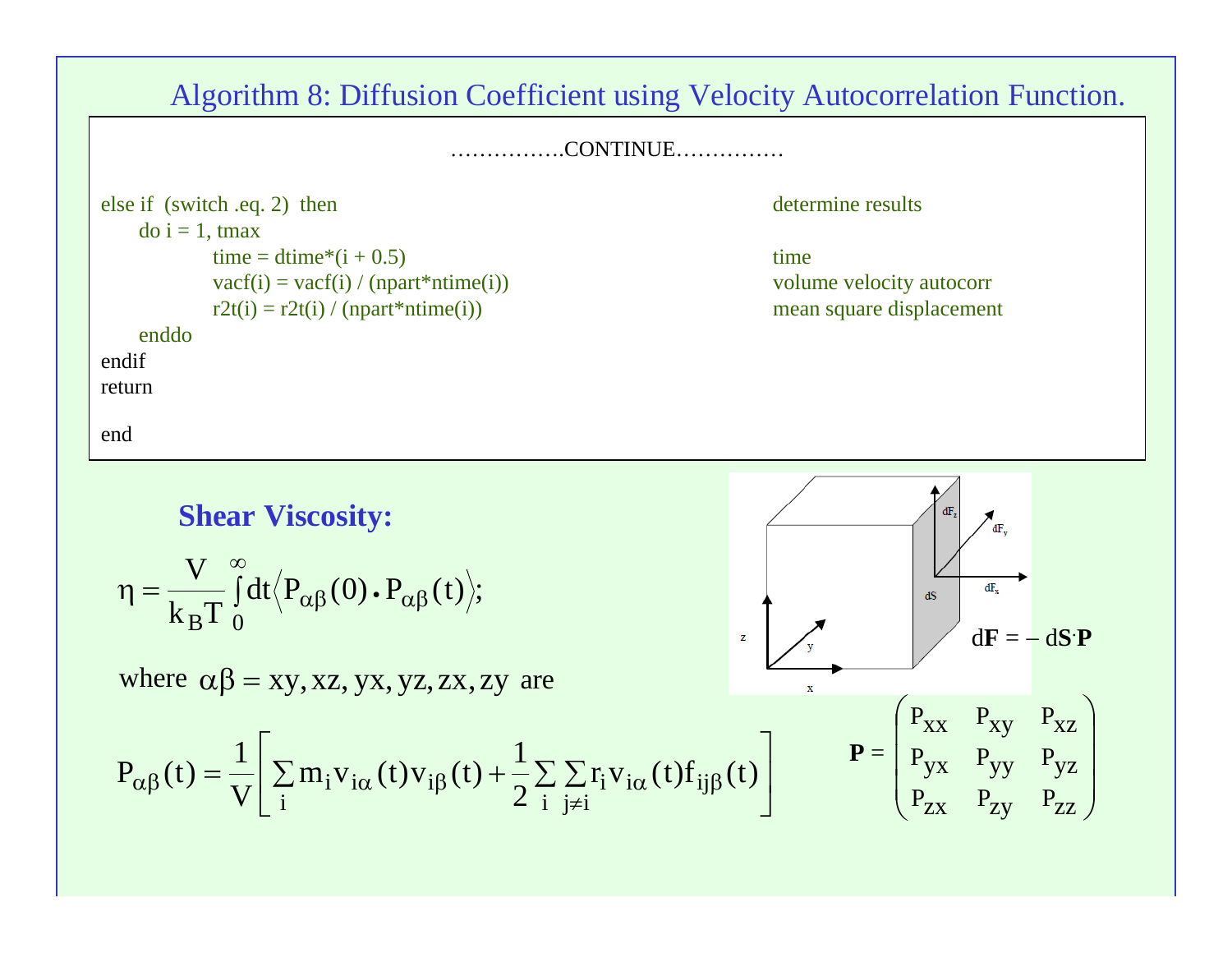#### **Bulk Viscosity:**

$$
\eta_V = \frac{V}{9k_BT} \int_0^\infty dt \langle \delta P_{\alpha\alpha}(0) \cdot \delta P_{\beta\beta}(t) \rangle = \frac{V}{k_BT} \int_0^\infty dt \langle \delta P(0) \cdot \delta P(t) \rangle
$$

where sum is over  $\alpha, \beta = x, y, z$  and  $P = 1/3 \sum P_{\alpha\alpha}$  $\alpha$ 

 $\eta_V + \frac{1}{2} \eta = \frac{1}{1-\pi} \int dt \langle \delta P_{\alpha\alpha}(0) \cdot \delta$  $\infty$  $\alpha\alpha\left(\mathsf{U}\right)\bullet\mathsf{U}\mathsf{I}_{\alpha\alpha}$ B 1 0 VFinally, rotational invariance gives:  $\eta_V + \frac{4}{3}\eta = \frac{V}{k_B T}\int_{0}^{\infty} dt \langle \delta P_{\alpha\alpha}(0) \cdot \delta P_{\alpha\alpha}(t) \rangle$ 

## **Thermal Conductivity:**

 $\lambda = \frac{1}{\sqrt{2}} \int$  $\infty$  $\alpha$  ( $\vee$ ) • Ч $\alpha$ 0 $\mathrm{_{B}T}^2$  $\mathrm{dt}\langle \dot{\mathrm{q}}_{\alpha}\left(0\right)\centerdot \dot{\mathrm{q}}_{\alpha}\left(\mathrm{t}\right)\rangle;$  $\rm k_{\scriptscriptstyle R}T$  $\frac{V}{\sqrt{2}} \int_{-\infty}^{\infty} dt \langle \dot{q}_{\alpha}(0) \cdot \dot{q}_{\alpha}(t) \rangle$ ; where  $\alpha = x, y, z$  and the heat flux is:

$$
\dot{q}_{i\alpha}(t) = \frac{1}{V} \left[ E_i(t) v_{i\alpha}(t) + \frac{1}{2} \sum_{i} \sum_{j \neq i} r_{ij\alpha(t)} \left[ v_i(t) \cdot f_{ij}(t) \right] \right]
$$
 with energy given by:  
\n
$$
E_i(t) = \frac{1}{2} m_i v_i^2(t) + \frac{1}{2} \sum_{j \neq i} \Phi[r_{ij}(t)]
$$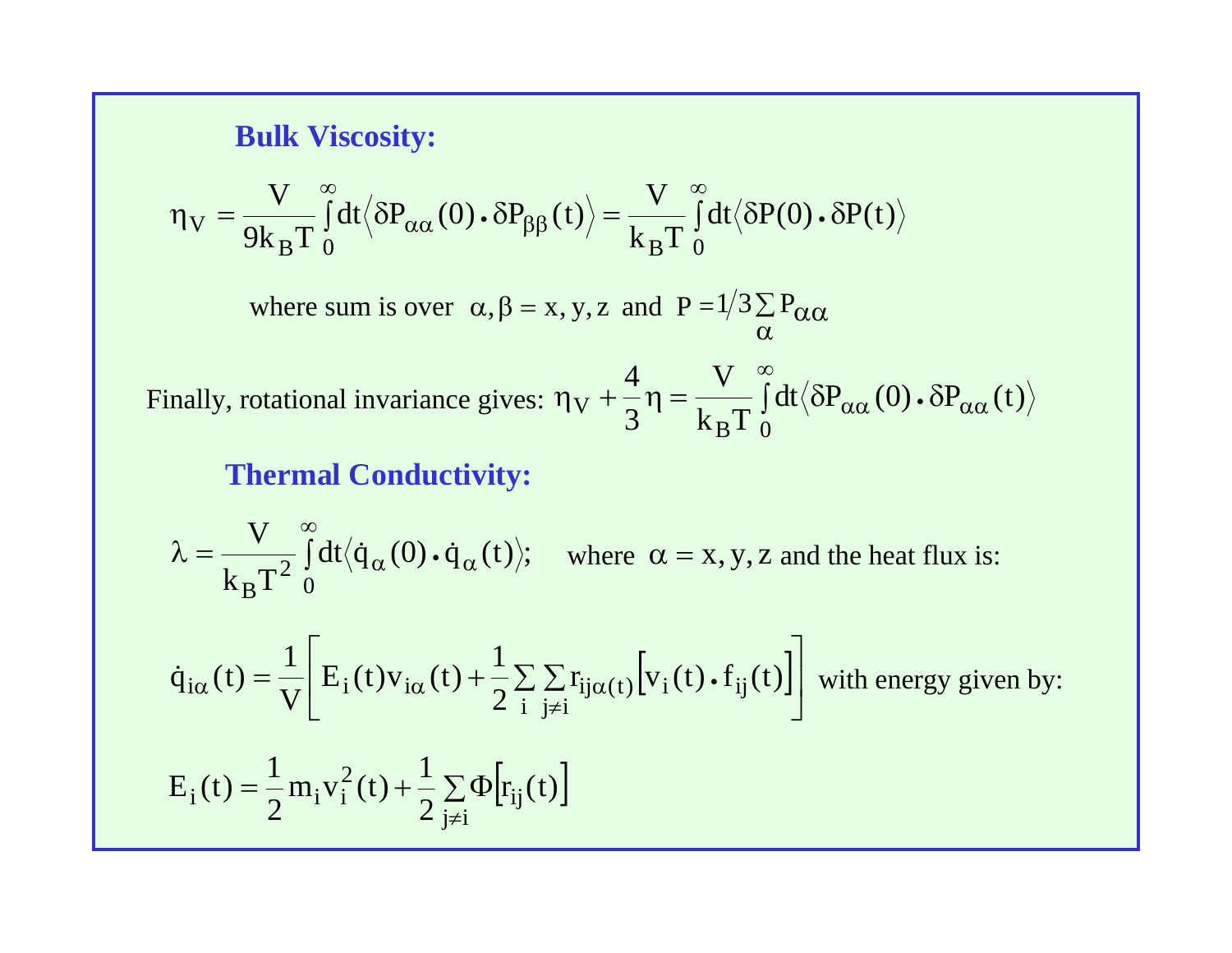## **Pair distribution Function:**

Also known as the radial distribution function,  $g(r)$ , gives the probability of locating pairs of atoms separated by a distance r, relative to that for a completely random distribution at the same density. It is defined as:

$$
g(r) = \rho^{-2} \left\langle \sum_{i=1}^{N} \sum_{j \neq i}^{N} \delta(r_i) \delta(r_j - r) \right\rangle = \frac{V}{N^2} \left\langle \sum_{i=1}^{N} \sum_{j \neq i}^{N} \delta(r - r_{ij}) \right\rangle
$$

In the MD simulation, the delta function is replaced by a finite function (eg. given the value 1) over a small range of separations. A histogram of all pair separations that fall within this range is then accumulated over time during the MD run.

Very useful in MD study of fluids/liquids, as theory of liquids is based on pair correlations. g(r) is effectively a measure of the fluid structure. It's also needed to calculate "tail" corrections to potential energy and pressure induced by the truncation at the edge of simulation box (see next two slides).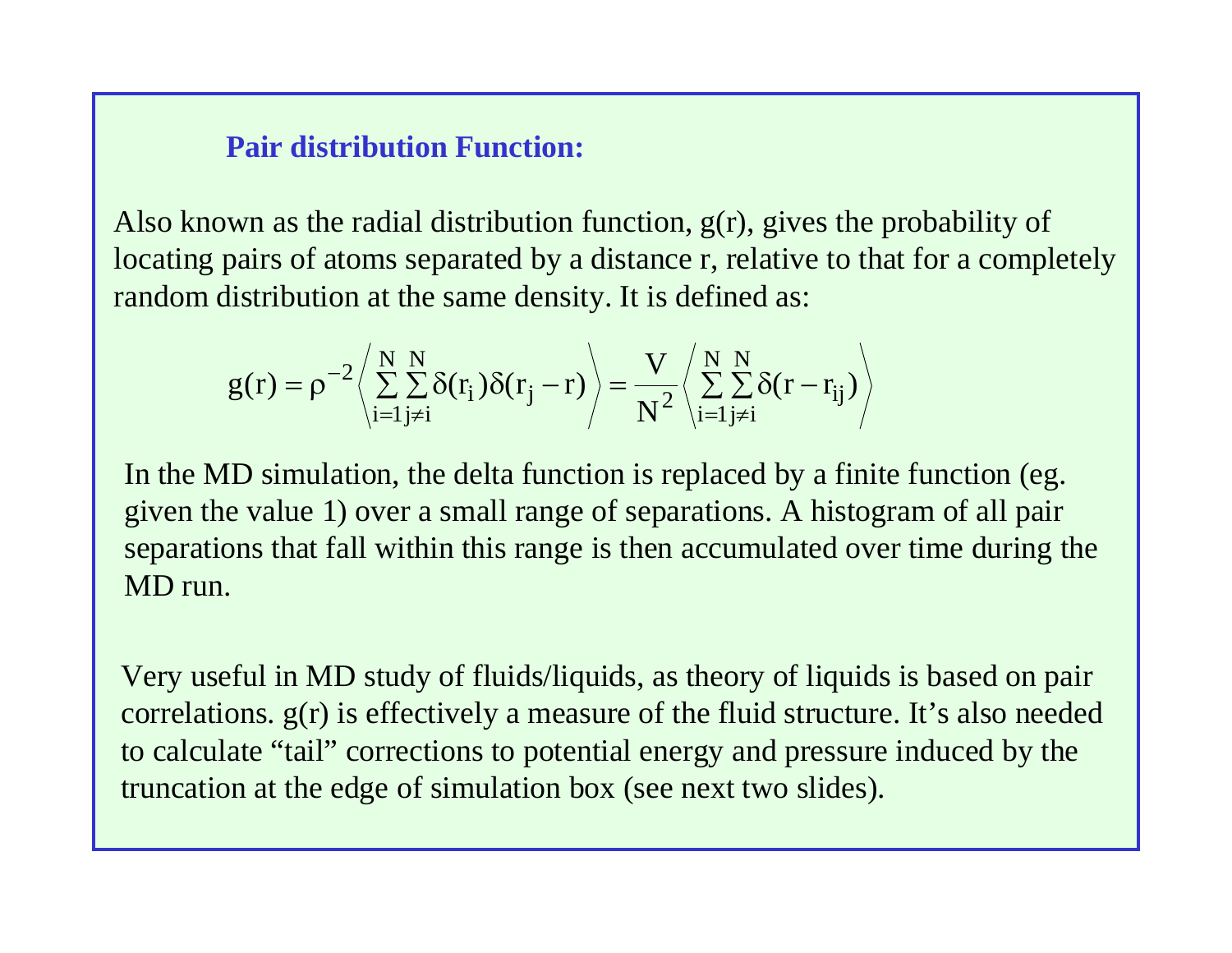Various peaks in g(r) plots denote nearest neighbor shells.

Note that  $r \to \infty$ ,  $g(r) \to 1$ .

Solid structures show up in  $g(r)$  in a more subtle manner, with bumps at nearest, next-nearest neighbors etc. height and location of peaks depends on type of lattice.

The Fourier transform of  $g(r)$  is called the static structure function,  $S_k$ . Its calculation is important as it can be compared with experimental data from neutron or X-ray scattering.



The pair distribution function is also very important given that the ensemble average of any pair function ca be expressed as:

$$
\langle a(r_i, r_j) \rangle = \frac{1}{V^2} \int dr_i dr_j g(r_i, r_j) a(r_i, r_j)
$$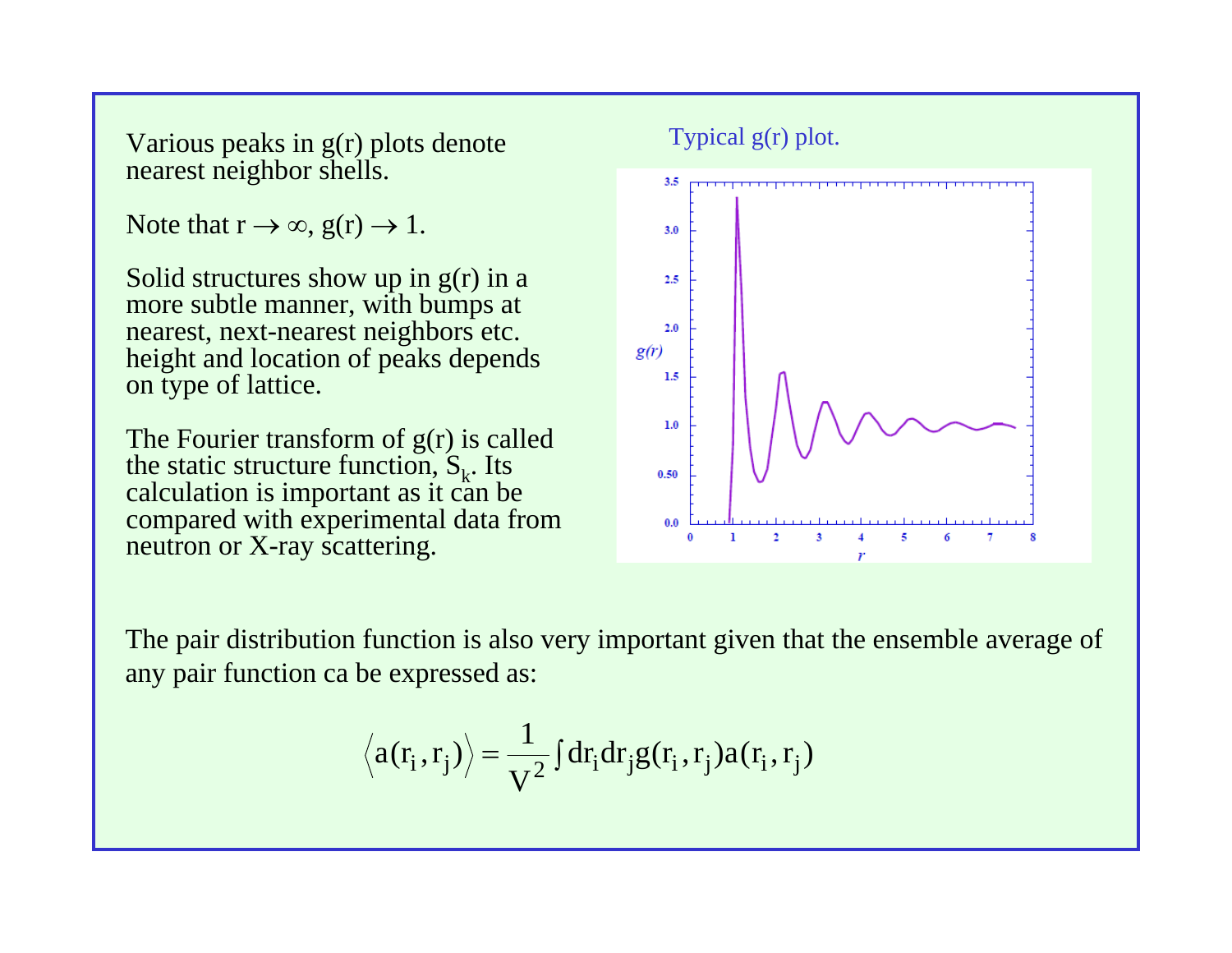which is equivalent to:

$$
\therefore \langle A \rangle = \left\langle \sum_{i}^{N} \sum_{j>i}^{N} a(r_{ij}) \right\rangle = \frac{1}{2} N \rho \int_{0}^{\infty} a(r) g(r) 4 \pi r^{2} dr
$$

If pair additivity holds, one can then write energy as:

$$
E = \frac{3}{2} N k_B T + 2\pi N \rho \int_0^\infty r^2 v(r)g(r) dr
$$

Similarly, the pressure can be expressed as:

N $PV = Nk_B T - \frac{2}{3} \pi N \rho \int_0^{\infty} r^2 w(r) g(r) dr$ , with the pair virial:  $w(r) = r \frac{d\Phi_{pot}(r)}{dr}$ 

and the chemical potential as:

$$
\mu = k_B T \ln(\rho \Lambda^3) + 4\pi \rho \int_0^1 d\xi \int_0^\infty r^2 v(r) g(r, \xi) dr, \quad \text{where} \quad \Lambda = (h^2 / 2\pi m k_B T)^{1/2}
$$

is the thermal de Broglie wavelength, and  $g(r,\xi)$  depends upon  $\xi$ , a param. coupling the two atoms which require separate integration.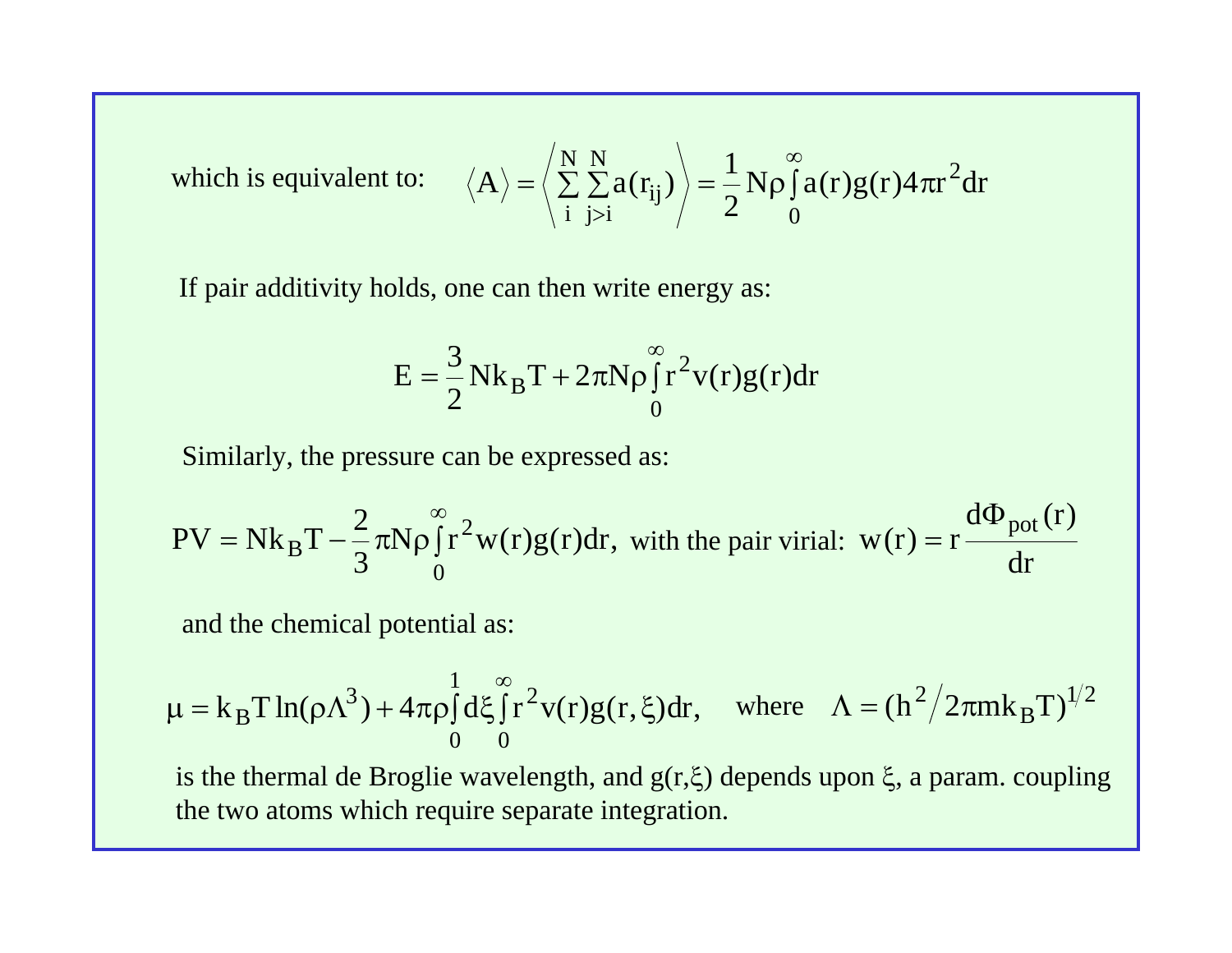#### Algorithm 9: Pair (Radial) Distribution Function.

```
if (switch .eq. 0) then initialization
   ngr = 0delr = box / (2*nhis) bin size
    \phi i = 1, nhis nhis total number of bins
           g(i) = 0enddoelse if (switch .eq. 1) then sample
   ngr = ngr + 1d\overrightarrow{o} i = 1, npart – 1<br>d\overrightarrow{o} j = i + 1, npart
           r = x(i) - x(j)xr = xr - box*nint(xr/box) PBC
           r = sqrt(xr**2)<br>if (r.d. box/2) then
               ig = int(r/delr)<br>g(ig) = g(ig) + 2
           endifenddoenddoelse if (switch .eq. 2) then determine g(r)
    do i = 1, nhis
           r = \text{delay}^*(i + 0.5)<br>
v = ((i + 1)^{**3} - i^{**3})^* \text{delay}^*<br>
v = (6 + 1)^{**3} - i^{**3} \text{delay}^*vb = ((i + 1)**3 - i**3)*delg**3<br>nid = (4/3)*pi*vb*rhog(i) = g(i) / \overline{(ngr*nnart*nid)}enddo
ednif
returnend
```
Subroutine gr (switch)

switch  $= 0 -$  initialization switch  $= 1 -$  sample switch  $= 2 - \text{results}$ 

loop over all pairs

only within half box length

contribution for particle i  $&$  j

no. of ideal gas part. in vb normalize  $g(r)$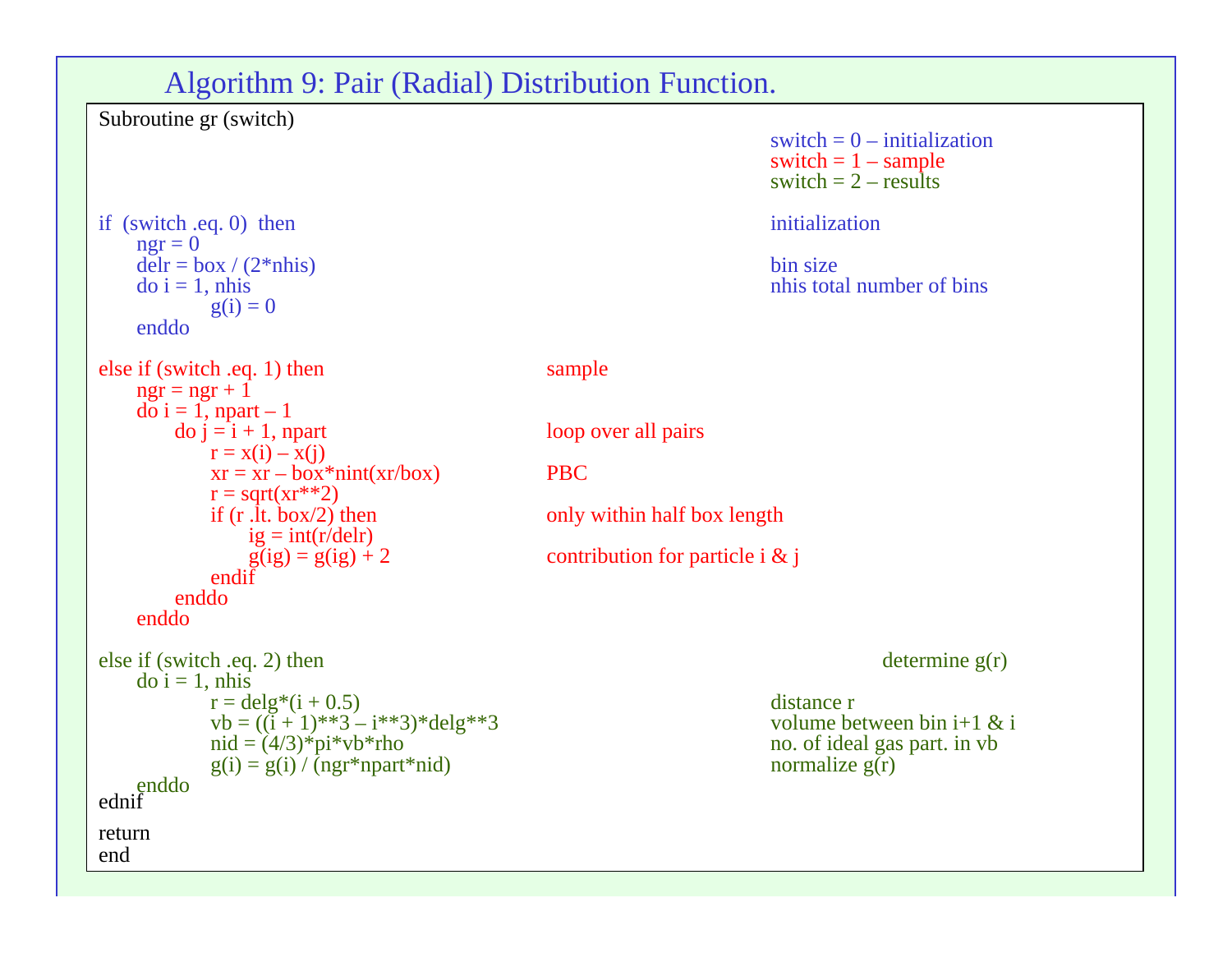#### **Time averaging**

So far, most of the procedures discussed showed how to calculate properties at time t. However, in MD simulations meaningful results are only obtained if proper time averages are calculated over sufficiently long periods of time.

For any phase variable A(t) defined as  $A(t) = \sum A_i(t)\delta(t$  $i = 1$  $A(t) = \sum_{i=1}^{N} A_i(t)\delta(t - t_i)$ 

the time average  $\langle A(t) \rangle$  over an arbitrary sampling interval  $\tau$  is computed as:

$$
\left\langle A(t)\right\rangle=\frac{1}{\tau}\smallint_{0}^{\tau}dt A(t) =\frac{1}{\tau}\smallint_{0}^{\tau}dt \sum_{i=1}^{N}A_{i}(t)\delta(t-t_{i})=\frac{1}{\tau}\sum_{i=1}^{N}\smallint_{0}^{\tau}dt A_{i}(t)\delta(t-t_{i})=\frac{1}{\tau}\sum_{i=1}^{N}A_{i}(t_{i})
$$

It is always a good practice to accumulate the totals of all quantities as they are computed, i.e the sum of all  $A_i(t)$ . Time averaging can easily, and should, be done in a separate subroutine.